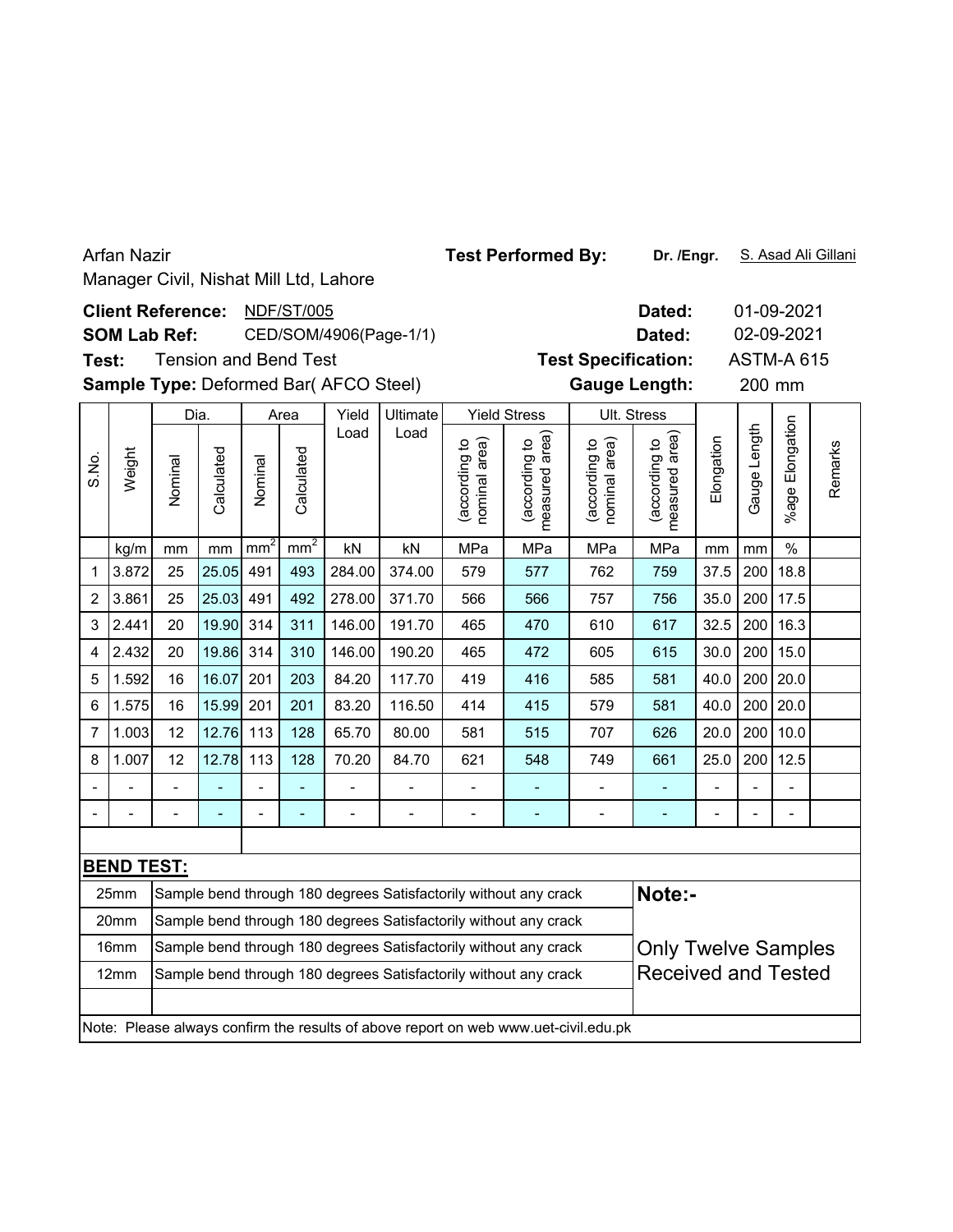Test Performed By: **Dr. /Engr.** S. Asad Ali Gillani

|       |                   | <b>Client Reference:</b>  |                | Dated:          |                               |                              | 02-09-2021               |                                |                                                                                     |                                |                                 |                          |                |                          |         |
|-------|-------------------|---------------------------|----------------|-----------------|-------------------------------|------------------------------|--------------------------|--------------------------------|-------------------------------------------------------------------------------------|--------------------------------|---------------------------------|--------------------------|----------------|--------------------------|---------|
|       |                   | <b>SOM Lab Ref:</b>       |                |                 | CED/SOM/4916 (Page-1/3)       |                              | Dated:                   |                                |                                                                                     | 02-09-2021                     |                                 |                          |                |                          |         |
| Test: |                   |                           |                |                 | <b>Tension Test Bend Test</b> |                              |                          |                                |                                                                                     | <b>Test Specification:</b>     |                                 |                          |                | <b>ASTM-A-615</b>        |         |
|       |                   | Sample Type: Deformed Bar |                |                 |                               |                              |                          |                                |                                                                                     | <b>Gauge Length:</b>           |                                 |                          | 200 mm         |                          |         |
|       |                   | Dia.                      |                |                 | Area                          | Yield                        | Ultimate                 |                                | <b>Yield Stress</b>                                                                 |                                | Ult. Stress                     |                          |                |                          |         |
| S.No. | Weight            | Nominal                   | Calculated     | Nominal         | Calculated                    | Load                         | Load                     | (according to<br>nominal area) | measured area)<br>(according to                                                     | nominal area)<br>(according to | measured area)<br>(according to | Elongation               | Gauge Length   | Elongation<br>%age I     | Remarks |
|       | kg/m              | mm                        | mm             | mm <sup>2</sup> | mm <sup>2</sup>               | kN                           | kN                       | MPa                            | MPa                                                                                 | MPa                            | MPa                             | mm                       | mm             | $\%$                     |         |
| 1     | 3.900             | 24                        | 25.16          | 380             | 497                           | 227.00                       | 329.50                   | 597                            | 457                                                                                 | 867                            | 663                             | 35.0                     | 200            | 17.5                     |         |
| 2     | 0.881             | 12                        | 11.96          | 113             | 112                           | 53.70                        | 75.00                    | 475                            | 479                                                                                 | 663                            | 669                             | 30.0                     | 200            | 15.0                     |         |
|       |                   | $\overline{a}$            |                |                 | ä,                            | $\overline{a}$               |                          | $\blacksquare$                 |                                                                                     | $\overline{a}$                 |                                 | $\overline{a}$           |                | L,                       |         |
|       |                   | $\overline{a}$            |                | $\overline{a}$  | L,                            | $\frac{1}{2}$                | $\overline{\phantom{0}}$ | ٠                              | ÷,                                                                                  | -                              | ÷,                              | $\overline{a}$           | $\blacksquare$ | $\overline{a}$           |         |
|       | $\overline{a}$    | $\overline{a}$            | $\overline{a}$ | $\blacksquare$  | $\blacksquare$                | $\qquad \qquad \blacksquare$ | $\overline{a}$           | $\qquad \qquad \blacksquare$   | $\overline{\phantom{a}}$                                                            | $\qquad \qquad \blacksquare$   | ۰                               | $\overline{\phantom{0}}$ |                | $\overline{\phantom{a}}$ |         |
|       |                   | $\overline{a}$            |                | $\overline{a}$  | $\blacksquare$                | $\overline{a}$               | $\overline{a}$           | $\overline{a}$                 | ÷,                                                                                  | $\overline{a}$                 | ÷,                              | $\blacksquare$           |                | $\overline{a}$           |         |
|       |                   |                           |                |                 | L,                            | $\overline{a}$               | $\overline{a}$           | $\overline{\phantom{a}}$       | ä,                                                                                  | $\overline{a}$                 | L,                              |                          |                | $\overline{\phantom{a}}$ |         |
|       |                   | L.                        |                | $\overline{a}$  | ä,                            | $\overline{a}$               |                          | $\blacksquare$                 |                                                                                     | $\overline{a}$                 | L,                              | $\overline{a}$           |                | $\overline{a}$           |         |
|       | $\overline{a}$    | $\overline{\phantom{0}}$  |                | $\overline{a}$  | L,                            | $\overline{a}$               | $\overline{a}$           | $\overline{\phantom{0}}$       | ÷,                                                                                  | $\overline{a}$                 | ÷,                              | $\overline{a}$           | L,             | $\frac{1}{2}$            |         |
|       |                   |                           |                |                 |                               |                              |                          |                                |                                                                                     |                                |                                 |                          |                |                          |         |
|       |                   |                           |                |                 |                               |                              |                          |                                |                                                                                     |                                |                                 |                          |                |                          |         |
|       | <b>BEND TEST:</b> |                           |                |                 |                               |                              |                          |                                |                                                                                     |                                |                                 |                          |                |                          |         |
|       | 24mm              |                           |                |                 |                               |                              |                          |                                | Sample bend through 180 degrees Satisfactorily without any crack                    |                                | Note:-                          |                          |                |                          |         |
|       | 12mm              |                           |                |                 |                               |                              |                          |                                | Sample bend through 180 degrees Satisfactorily without any crack                    |                                |                                 |                          |                |                          |         |
|       |                   |                           |                |                 |                               |                              |                          |                                |                                                                                     |                                | <b>Only Four Samples</b>        |                          |                |                          |         |
|       |                   |                           |                |                 |                               |                              |                          |                                |                                                                                     |                                | <b>Received and Tested</b>      |                          |                |                          |         |
|       |                   |                           |                |                 |                               |                              |                          |                                | Note: Please always confirm the results of above report on web www.uet-civil.edu.pk |                                |                                 |                          |                |                          |         |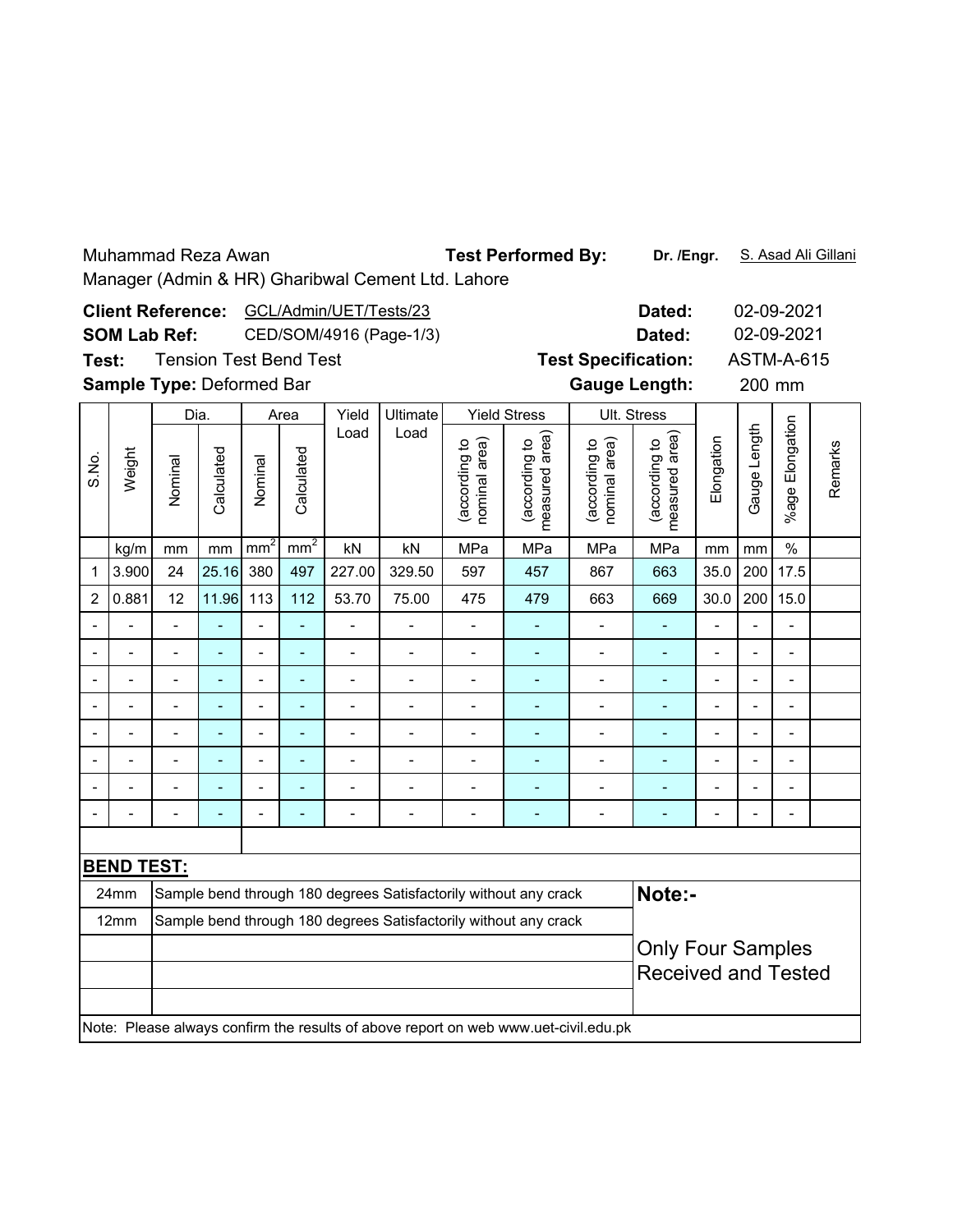Test Performed By: **Dr. /Engr.** S. Asad Ali Gillani

| <b>Client Reference:</b><br>GCL/Admin/UET/Tests/23<br>CED/SOM/4916 (Page-2/3)<br><b>SOM Lab Ref:</b> |                                                                                         |                           |                |                |                               |                          |                |                                |                                                                                     |                                | Dated:                          |                |                          | 02-09-2021               |              |
|------------------------------------------------------------------------------------------------------|-----------------------------------------------------------------------------------------|---------------------------|----------------|----------------|-------------------------------|--------------------------|----------------|--------------------------------|-------------------------------------------------------------------------------------|--------------------------------|---------------------------------|----------------|--------------------------|--------------------------|--------------|
|                                                                                                      |                                                                                         |                           |                |                |                               |                          |                |                                |                                                                                     |                                | Dated:                          |                |                          | 02-09-2021               |              |
| Test:                                                                                                |                                                                                         |                           |                |                | <b>Tension Test Bend Test</b> |                          |                |                                |                                                                                     | <b>Test Specification:</b>     |                                 |                |                          | <b>ASTM-A-615</b>        |              |
|                                                                                                      |                                                                                         | Sample Type: Deformed Bar |                |                |                               |                          |                |                                |                                                                                     | <b>Gauge Length:</b>           |                                 |                |                          | 200 mm                   |              |
|                                                                                                      |                                                                                         | Dia.                      |                |                | Area                          | Yield                    | Ultimate       |                                | <b>Yield Stress</b>                                                                 |                                | Ult. Stress                     |                |                          |                          |              |
| S.No.                                                                                                | Weight                                                                                  | Nominal                   | Calculated     | Nominal        | Calculated                    | Load                     | Load           | (according to<br>nominal area) | area)<br>(according to<br>measured                                                  | nominal area)<br>(according to | measured area)<br>(according to | Elongation     | Gauge Length             | Elongation<br>%age I     | Remarks      |
|                                                                                                      | mm <sup>2</sup><br>mm <sup>2</sup><br>MPa<br>MPa<br>MPa<br>kN<br>kN<br>kg/m<br>mm<br>mm |                           |                |                |                               |                          |                |                                |                                                                                     |                                |                                 | mm             | mm                       | $\%$                     |              |
| 1                                                                                                    | 3.843                                                                                   | 848                       | 659            | 40.0           | 200                           | 20.0                     | B-001          |                                |                                                                                     |                                |                                 |                |                          |                          |              |
| 2                                                                                                    | 2.377                                                                                   | 20                        | 19.63          | 314            | 303                           | 144.20                   | 200.70         | 459                            | 477                                                                                 | 639                            | 663                             | 32.5           | 200                      | 16.3                     | B-001        |
| 3                                                                                                    | 0.866                                                                                   | 12                        | 11.85          | 113            | 110                           | 54.20                    | 69.50          | 479                            | 492                                                                                 | 615                            | 631                             | 25.0           | 200                      | 12.5                     | <b>B-001</b> |
|                                                                                                      |                                                                                         | $\overline{a}$            |                |                | L,                            | $\overline{a}$           |                | $\frac{1}{2}$                  |                                                                                     | $\overline{\phantom{0}}$       |                                 | $\overline{a}$ |                          | $\overline{a}$           |              |
|                                                                                                      | $\overline{a}$                                                                          | L.                        | $\overline{a}$ | $\overline{a}$ | $\blacksquare$                | $\overline{\phantom{0}}$ | $\blacksquare$ | $\qquad \qquad \blacksquare$   | $\qquad \qquad \blacksquare$                                                        | $\qquad \qquad \blacksquare$   | ÷,                              | $\overline{a}$ |                          | $\overline{\phantom{0}}$ |              |
|                                                                                                      |                                                                                         |                           |                | $\blacksquare$ | ۳                             | $\blacksquare$           | $\blacksquare$ |                                |                                                                                     | -                              | ÷                               | $\blacksquare$ |                          | $\overline{a}$           |              |
|                                                                                                      |                                                                                         |                           |                |                | L                             | $\overline{a}$           |                | $\overline{a}$                 |                                                                                     | $\overline{a}$                 |                                 |                |                          | $\overline{a}$           |              |
|                                                                                                      | $\overline{a}$                                                                          |                           |                | $\overline{a}$ | ÷,                            | $\overline{a}$           |                | $\overline{a}$                 |                                                                                     | $\overline{a}$                 | ÷,                              | $\overline{a}$ |                          | $\overline{a}$           |              |
|                                                                                                      | $\overline{a}$                                                                          | $\overline{a}$            |                | $\overline{a}$ | ÷,                            | $\overline{a}$           | $\overline{a}$ | $\blacksquare$                 | ÷,                                                                                  | $\overline{a}$                 | ÷                               | $\blacksquare$ | $\overline{\phantom{a}}$ | $\blacksquare$           |              |
|                                                                                                      |                                                                                         |                           |                |                |                               |                          |                |                                |                                                                                     |                                |                                 |                |                          |                          |              |
|                                                                                                      |                                                                                         |                           |                |                |                               |                          |                |                                |                                                                                     |                                |                                 |                |                          |                          |              |
|                                                                                                      | <b>BEND TEST:</b>                                                                       |                           |                |                |                               |                          |                |                                |                                                                                     |                                |                                 |                |                          |                          |              |
|                                                                                                      | 24mm                                                                                    |                           |                |                |                               |                          |                |                                | Sample bend through 180 degrees Satisfactorily without any crack                    |                                | Note:-                          |                |                          |                          |              |
|                                                                                                      | 20mm                                                                                    |                           |                |                |                               |                          |                |                                | Sample bend through 180 degrees Satisfactorily without any crack                    |                                |                                 |                |                          |                          |              |
|                                                                                                      | 12mm                                                                                    |                           |                |                |                               |                          |                |                                | Sample bend through 180 degrees Satisfactorily without any crack                    |                                | <b>Only Six Samples</b>         |                |                          |                          |              |
|                                                                                                      |                                                                                         |                           |                |                |                               |                          |                |                                |                                                                                     |                                | <b>Received and Tested</b>      |                |                          |                          |              |
|                                                                                                      |                                                                                         |                           |                |                |                               |                          |                |                                | Note: Please always confirm the results of above report on web www.uet-civil.edu.pk |                                |                                 |                |                          |                          |              |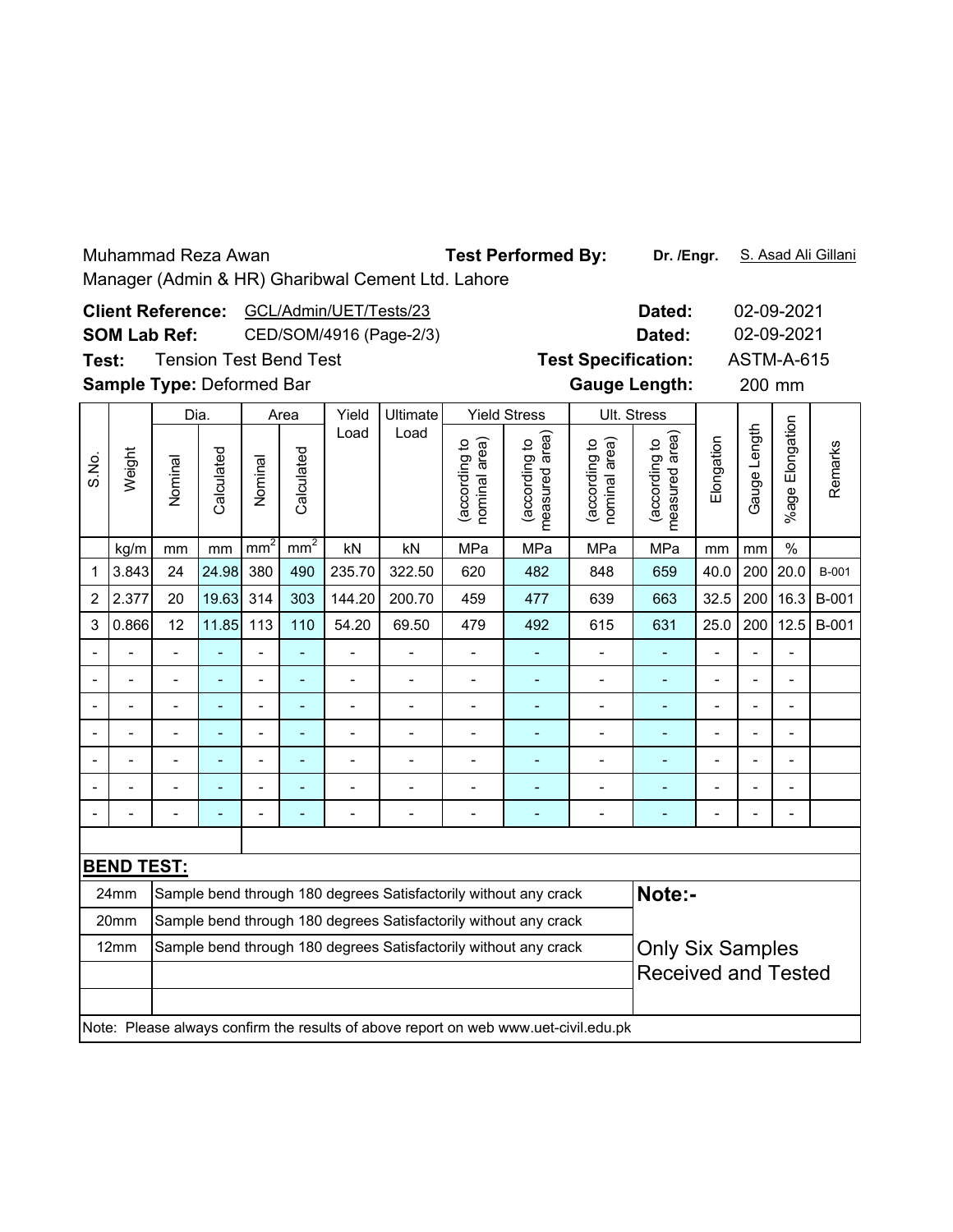Test Performed By: **Dr. /Engr.** S. Asad Ali Gillani

|                |                                                                                         | <b>Client Reference:</b>  |            |         |                               | GCL/Admin/UET/Tests/23   |                          |                                   |                                                                                     |                                | Dated:                             |                |              | 02-09-2021            |         |
|----------------|-----------------------------------------------------------------------------------------|---------------------------|------------|---------|-------------------------------|--------------------------|--------------------------|-----------------------------------|-------------------------------------------------------------------------------------|--------------------------------|------------------------------------|----------------|--------------|-----------------------|---------|
|                |                                                                                         | <b>SOM Lab Ref:</b>       |            |         |                               |                          | CED/SOM/4916 (Page-3/3)  |                                   |                                                                                     |                                | Dated:                             |                |              | 02-09-2021            |         |
| Test:          |                                                                                         |                           |            |         | <b>Tension Test Bend Test</b> |                          |                          |                                   |                                                                                     | <b>Test Specification:</b>     |                                    |                |              | <b>ASTM-A-615</b>     |         |
|                |                                                                                         | Sample Type: Deformed Bar |            |         |                               |                          |                          |                                   |                                                                                     | <b>Gauge Length:</b>           |                                    |                |              | 200 mm                |         |
|                |                                                                                         |                           | Dia.       |         | Area                          | Yield                    | Ultimate                 |                                   | <b>Yield Stress</b>                                                                 |                                | Ult. Stress                        |                |              |                       |         |
| S.No.          | Weight                                                                                  | Nominal                   | Calculated | Nominal | Calculated                    | Load                     | Load                     | (according to<br>area)<br>nominal | area)<br>(according to<br>measured                                                  | nominal area)<br>(according to | area)<br>(according to<br>measured | Elongation     | Gauge Length | Elongation<br>$%$ age | Remarks |
|                | mm <sup>2</sup><br>mm <sup>2</sup><br>MPa<br>MPa<br>MPa<br>kN<br>kN<br>kg/m<br>mm<br>mm |                           |            |         |                               |                          |                          |                                   |                                                                                     |                                |                                    | mm             | mm           | $\%$                  |         |
| 1              | 3.866<br>25.03<br>380<br>492<br>236.70<br>329.50<br>24<br>623<br>482<br>867             |                           |            |         |                               |                          |                          |                                   |                                                                                     |                                |                                    |                | 200          | 18.8                  | $C-001$ |
| 2              | 670<br>3.837<br>24.95<br>380<br>489<br>227.50<br>322.00<br>24<br>598<br>466<br>847      |                           |            |         |                               |                          |                          |                                   |                                                                                     |                                |                                    |                |              | 17.5                  | $C-001$ |
| 3              | 2.167                                                                                   | 20                        | 18.75      | 314     | 276                           | 137.00                   | 190.00                   | 436                               | 497                                                                                 | 605                            | 689                                | 32.5           | 200          | 16.3                  | $C-001$ |
| 4              | 2.209                                                                                   | 20                        | 18.93      | 314     | 281                           | 136.50                   | 189.70                   | 434                               | 486                                                                                 | 604                            | 675                                | 32.5           | 200          | 16.3                  | $C-001$ |
| 5              | 1.575                                                                                   | 16                        | 15.98      | 201     | 201                           | 110.00                   | 139.50                   | 547                               | 549                                                                                 | 694                            | 696                                | 30.0           | 200          | 15.0                  | $C-001$ |
| 6              | 1.575                                                                                   | 16                        | 15.98      | 201     | 201                           | 107.80                   | 138.70                   | 536                               | 538                                                                                 | 690                            | 692                                | 30.0           | 200          | 15.0                  | $C-001$ |
| $\overline{7}$ | 1.000                                                                                   | 12                        | 12.74      | 113     | 127                           | 65.20                    | 88.00                    | 576                               | 512                                                                                 | 778                            | 691                                | 25.0           | 200          | 12.5                  | $C-001$ |
| 8              | 1.002                                                                                   | 12                        | 12.75      | 113     | 128                           | 65.00                    | 88.50                    | 575                               | 510                                                                                 | 783                            | 694                                | 27.5           | 200          | 13.8                  | $C-001$ |
|                |                                                                                         |                           |            |         | L,                            | $\overline{\phantom{0}}$ | $\overline{\phantom{0}}$ | $\frac{1}{2}$                     | $\blacksquare$                                                                      | $\overline{\phantom{0}}$       | ä,                                 | $\overline{a}$ |              | $\overline{a}$        |         |
|                |                                                                                         |                           |            | -       | -                             |                          | $\overline{a}$           | $\overline{a}$                    | $\overline{a}$                                                                      | -                              | $\overline{a}$                     | $\blacksquare$ |              | $\blacksquare$        |         |
|                |                                                                                         |                           |            |         |                               |                          |                          |                                   |                                                                                     |                                |                                    |                |              |                       |         |
|                | <b>BEND TEST:</b>                                                                       |                           |            |         |                               |                          |                          |                                   |                                                                                     |                                |                                    |                |              |                       |         |
|                | 24mm                                                                                    |                           |            |         |                               |                          |                          |                                   | Sample bend through 180 degrees Satisfactorily without any crack                    |                                | Note:-                             |                |              |                       |         |
|                | 20mm                                                                                    |                           |            |         |                               |                          |                          |                                   | Sample bend through 180 degrees Satisfactorily without any crack                    |                                |                                    |                |              |                       |         |
|                | 16mm                                                                                    |                           |            |         |                               |                          |                          |                                   | Sample bend through 180 degrees Satisfactorily without any crack                    |                                | <b>Only Twelve Samples</b>         |                |              |                       |         |
|                | 12mm                                                                                    |                           |            |         |                               |                          |                          |                                   | Sample bend through 180 degrees Satisfactorily without any crack                    |                                | <b>Received and Tested</b>         |                |              |                       |         |
|                |                                                                                         |                           |            |         |                               |                          |                          |                                   | Note: Please always confirm the results of above report on web www.uet-civil.edu.pk |                                |                                    |                |              |                       |         |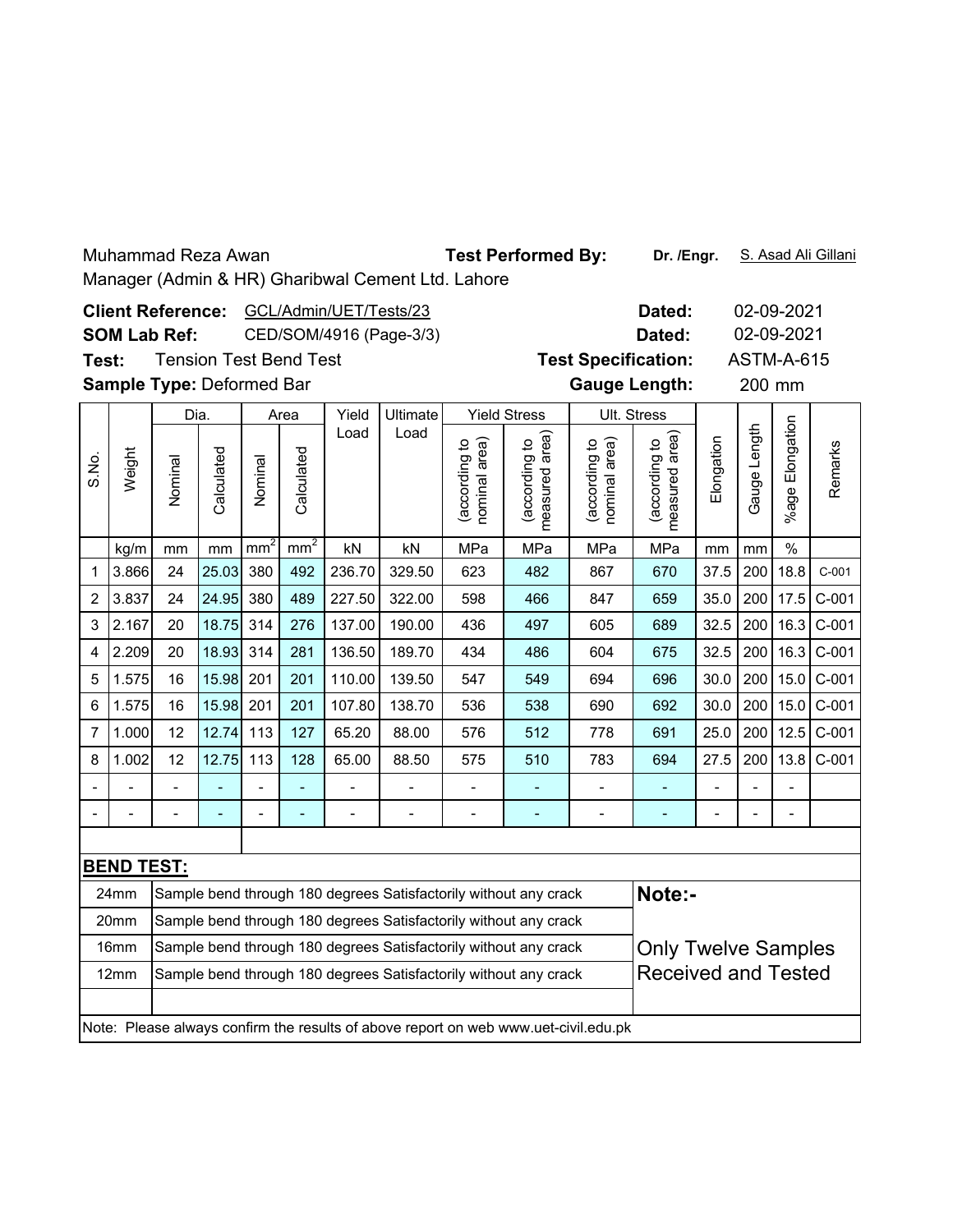Sarfraz Rasheed

### **Test Performed By:**

Dr. /Engr. S. Asas Ali Gillani

**SOM Lab Ref: 4902(Page-1/1)** 

**Dated:** 002-09-2021

GM Projects, Ittefaq Building Solution (Pvt) Ltd. Lahore

**Client Reference:** IBS/CED/FFF-2

01-09-2021 **Dated:**

**Test: Gauge Length:**

8 inch **Sample Type:** Deformed Bar Tension Test & Bend Test **Test Specification:**

ASTM-A-615

|                |                   | Dia.           |                |                 | Area         | Yield          | <b>Ultimate</b> |                                | <b>Yield Stress</b>                                                                 |                                | Ult. Stress                     |                |                          |                          |         |
|----------------|-------------------|----------------|----------------|-----------------|--------------|----------------|-----------------|--------------------------------|-------------------------------------------------------------------------------------|--------------------------------|---------------------------------|----------------|--------------------------|--------------------------|---------|
| S.No.          | Weight            | Nominal        | Calculated     | Nominal         | Calculated   | Load           | Load            | nominal area)<br>(according to | measured area<br>(according to                                                      | nominal area)<br>(according to | measured area)<br>(according to | Elongation     | Gauge Length             | %age Elongation          | Remarks |
|                | lb/ft             | $\#$           | in             | in <sup>2</sup> | $in^2$       | Tons           | Tons            | psi                            | psi                                                                                 | psi                            | psi                             | in             | in                       | $\frac{0}{0}$            |         |
| 1              | 2.698             | 8              | 1.005          | 0.79            | 0.793        | 24.33          | 33.94           | 67930                          | 67670                                                                               | 94770                          | 94410                           | 1.10           | 8.0                      | 13.8                     |         |
| $\overline{2}$ | 1.498             | $6\phantom{1}$ | 0.748          | 0.44            | 0.440        | 13.53          | 19.80           | 67810                          | 67810                                                                               | 99230                          | 99230                           | 1.20           | 8.0                      | 15.0                     |         |
| 3              | 0.651             | 4              | 0.493          |                 | 0.20   0.191 | 7.03           | 8.66            | 77560                          | 81220                                                                               | 95550                          | 100050                          | 1.20           | 8.0                      | 15.0                     |         |
|                |                   |                |                |                 |              |                |                 |                                |                                                                                     |                                |                                 |                |                          |                          |         |
|                |                   |                |                | $\overline{a}$  | ۳            |                |                 |                                |                                                                                     |                                |                                 |                | $\overline{a}$           | $\overline{a}$           |         |
|                |                   |                |                | $\overline{a}$  |              |                |                 |                                |                                                                                     | $\overline{a}$                 |                                 | -              | $\overline{\phantom{a}}$ | $\blacksquare$           |         |
|                |                   |                | $\overline{a}$ | $\blacksquare$  | ÷            | $\blacksquare$ |                 | $\overline{a}$                 | $\overline{a}$                                                                      |                                |                                 | -              | $\overline{\phantom{a}}$ | $\blacksquare$           |         |
|                |                   |                |                | $\blacksquare$  | L,           | $\overline{a}$ |                 | ÷,                             |                                                                                     |                                |                                 | $\blacksquare$ | $\overline{a}$           | $\blacksquare$           |         |
|                |                   |                |                | $\overline{a}$  | L,           | $\overline{a}$ |                 | Ĭ.                             | ٠                                                                                   |                                | $\overline{\phantom{a}}$        | $\blacksquare$ | $\blacksquare$           | $\overline{\phantom{0}}$ |         |
|                |                   |                |                | $\overline{a}$  | ÷            |                |                 | ÷,                             | ÷                                                                                   |                                |                                 |                | $\overline{\phantom{a}}$ | $\overline{\phantom{0}}$ |         |
|                |                   |                |                |                 |              |                |                 |                                |                                                                                     |                                |                                 |                |                          |                          |         |
|                | <b>BEND TEST:</b> |                |                |                 |              |                |                 |                                |                                                                                     |                                |                                 |                |                          |                          |         |
|                | #8                |                |                |                 |              |                |                 |                                | Sample bend through 180 degrees Satisfactorily without any crack                    |                                | Note:-                          |                |                          |                          |         |
|                | #6                |                |                |                 |              |                |                 |                                | Sample bend through 180 degrees Satisfactorily without any crack                    |                                |                                 |                |                          |                          |         |
|                | #4                |                |                |                 |              |                |                 |                                | Sample bend through 180 degrees Satisfactorily without any crack                    |                                | <b>Only Six Samples</b>         |                |                          |                          |         |
|                |                   |                |                |                 |              |                |                 |                                |                                                                                     |                                | <b>Received and Tested</b>      |                |                          |                          |         |
|                |                   |                |                |                 |              |                |                 |                                |                                                                                     |                                |                                 |                |                          |                          |         |
|                |                   |                |                |                 |              |                |                 |                                | Note: Please always confirm the results of above report on web www.uet-civil.edu.pk |                                |                                 |                |                          |                          |         |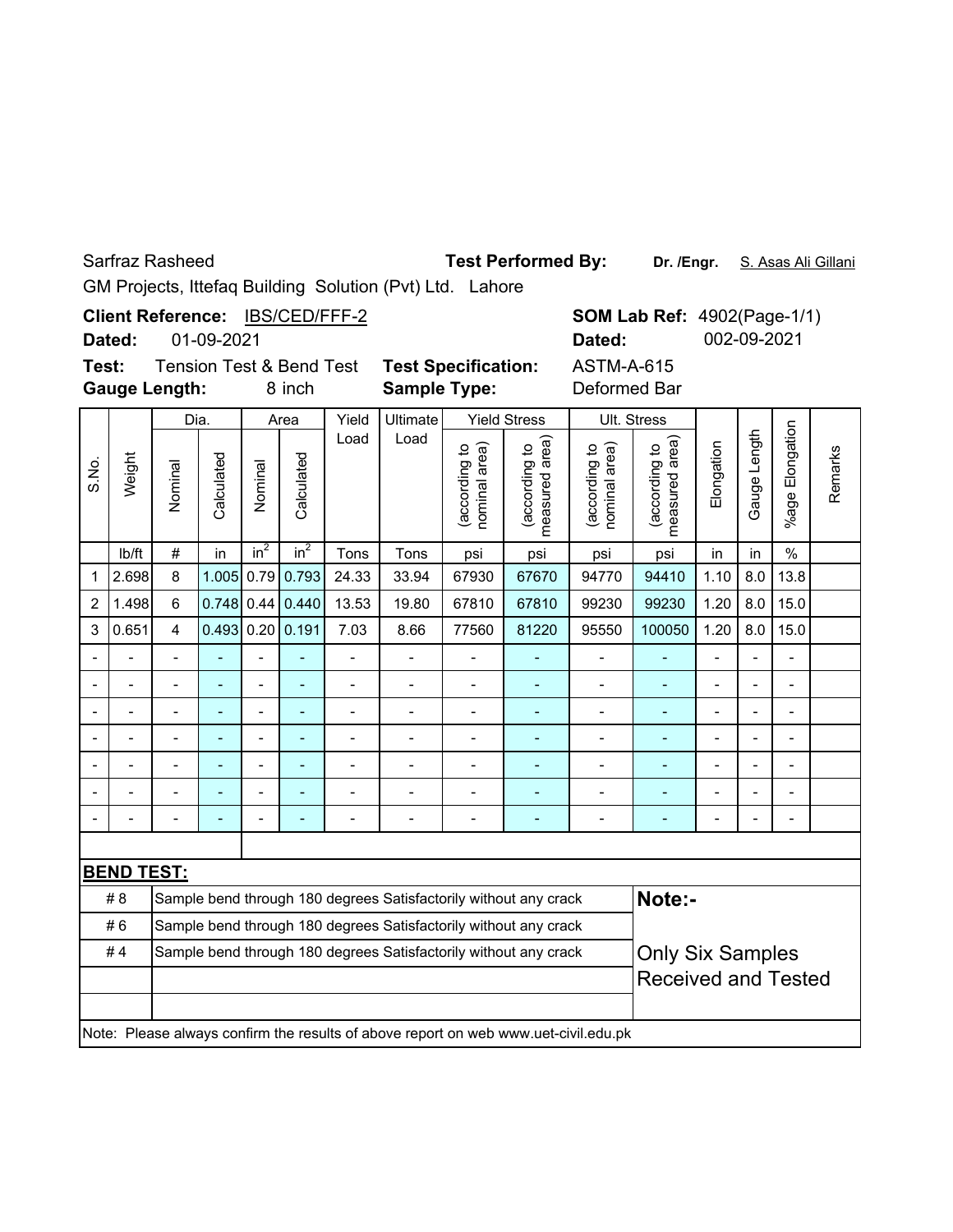Muhammad Shahbaz

Test Performed By: Dr. /Engr. Nauman Khurram

Imperium Hospitality (Pyt) Ltd. Lahore

|                          |                      |                          |                |                |                                               | Imperium riospitality (1 vt) Ltd. Lariore |                                                                  |                                |                                 |                                                                                     |                                    |                          |                |                 |         |
|--------------------------|----------------------|--------------------------|----------------|----------------|-----------------------------------------------|-------------------------------------------|------------------------------------------------------------------|--------------------------------|---------------------------------|-------------------------------------------------------------------------------------|------------------------------------|--------------------------|----------------|-----------------|---------|
|                          | Dated:               |                          | 01-09-2021     |                |                                               | Client Reference: IHPL/Steel/0117         |                                                                  |                                |                                 | Dated:                                                                              | <b>SOM Lab Ref: 4903(Page-1/1)</b> |                          | 01-09-2021     |                 |         |
| Test:                    |                      | <b>Gauge Length:</b>     |                |                | <b>Tension Test &amp; Bend Test</b><br>8 inch |                                           | <b>Test Specification:</b><br><b>Sample Type:</b>                |                                |                                 | <b>ASTM-A-615</b><br>Deformed Bar                                                   |                                    |                          |                |                 |         |
|                          |                      | Dia.                     |                |                | Area                                          | Yield                                     | Ultimate                                                         |                                | <b>Yield Stress</b>             |                                                                                     | Ult. Stress                        |                          |                |                 |         |
| S.No.                    | Weight               | Nominal                  | Calculated     | Nominal        | Calculated                                    | Load                                      | Load                                                             | (according to<br>nominal area) | measured area)<br>(according to | nominal area)<br>(according to                                                      | area)<br>(according to<br>measured | Elongation               | Gauge Length   | %age Elongation | Remarks |
|                          | lb/ft                | #                        | in             | $in^2$         | $in^2$                                        | psi                                       | psi                                                              | in                             | in                              | $\frac{0}{0}$                                                                       |                                    |                          |                |                 |         |
| $\mathbf 1$              | 1.503                | 6                        | 0.750          | 0.44           | 0.442                                         | 14.14                                     | 20.46                                                            | 70870                          | 70550                           | 102550                                                                              | 102080                             | 1.30                     | 8.0            | 16.3            |         |
| $\overline{2}$           | 1.462                | 6                        | 0.740          | 0.44           | 0.430                                         | 14.58                                     | 20.82                                                            | 73070                          | 74770                           | 104340                                                                              | 106760                             | 1.10                     | 8.0            | 13.8            |         |
| 3                        | 1.460                | 6                        | 0.739          | 0.44           | 0.429                                         | 14.17                                     | 20.49                                                            | 71020                          | 72850                           | 102700                                                                              | 105340                             | 1.20                     | 8.0            | 15.0            |         |
| $\overline{\phantom{a}}$ |                      | L.                       |                |                |                                               | $\blacksquare$                            | $\overline{a}$                                                   | $\overline{a}$                 |                                 | $\overline{\phantom{0}}$                                                            | Ξ                                  | $\overline{\phantom{0}}$ |                | $\overline{a}$  |         |
| $\blacksquare$           |                      | $\overline{a}$           | L,             | $\overline{a}$ | L,                                            | $\overline{a}$                            | L,                                                               | L,                             | Ē,                              | $\overline{a}$                                                                      |                                    | $\overline{\phantom{a}}$ |                | $\overline{a}$  |         |
|                          | ÷                    | $\overline{\phantom{0}}$ | ÷,             | $\blacksquare$ | $\overline{a}$                                | $\overline{a}$                            | ÷,                                                               | ÷                              |                                 | $\overline{\phantom{0}}$                                                            | ٠                                  | $\overline{\phantom{a}}$ | $\overline{a}$ | $\overline{a}$  |         |
|                          |                      |                          |                |                |                                               |                                           |                                                                  |                                | $\overline{a}$                  |                                                                                     |                                    |                          |                | $\overline{a}$  |         |
| $\blacksquare$           | $\overline{a}$       | $\overline{a}$           | ÷,             | $\blacksquare$ | $\blacksquare$                                | $\overline{a}$                            | L,                                                               | Ĭ.                             | Ē,                              | $\overline{a}$                                                                      | ÷,                                 | $\overline{\phantom{0}}$ |                | $\overline{a}$  |         |
|                          |                      |                          |                |                |                                               |                                           |                                                                  |                                |                                 |                                                                                     |                                    |                          |                |                 |         |
|                          |                      |                          | $\overline{a}$ |                |                                               |                                           |                                                                  |                                |                                 |                                                                                     |                                    |                          |                | $\overline{a}$  |         |
|                          | <b>Witnessed By:</b> |                          |                |                |                                               |                                           |                                                                  |                                |                                 | Rafi Ullah(IHPL) & Ali Hasnain Khan, Jr. Planing Engineer, Kingcrete Builders.      |                                    |                          |                |                 |         |
|                          | <b>BEND TEST:</b>    |                          |                |                |                                               |                                           |                                                                  |                                |                                 |                                                                                     |                                    |                          |                |                 |         |
|                          | #6                   |                          |                |                |                                               |                                           | Sample bend through 180 degrees Satisfactorily without any crack |                                |                                 |                                                                                     | Note:-                             |                          |                |                 |         |
|                          | #6                   |                          |                |                |                                               |                                           | Sample bend through 180 degrees Satisfactorily without any crack |                                |                                 |                                                                                     |                                    |                          |                |                 |         |
|                          |                      |                          |                |                |                                               |                                           |                                                                  |                                |                                 |                                                                                     | <b>Only Five Samples</b>           |                          |                |                 |         |
|                          |                      |                          |                |                |                                               |                                           |                                                                  |                                |                                 |                                                                                     | <b>Received and Tested</b>         |                          |                |                 |         |
|                          |                      |                          |                |                |                                               |                                           |                                                                  |                                |                                 | Note: Please always confirm the results of above report on web www.uet-civil.edu.pk |                                    |                          |                |                 |         |
|                          |                      |                          |                |                |                                               |                                           |                                                                  |                                |                                 |                                                                                     |                                    |                          |                |                 |         |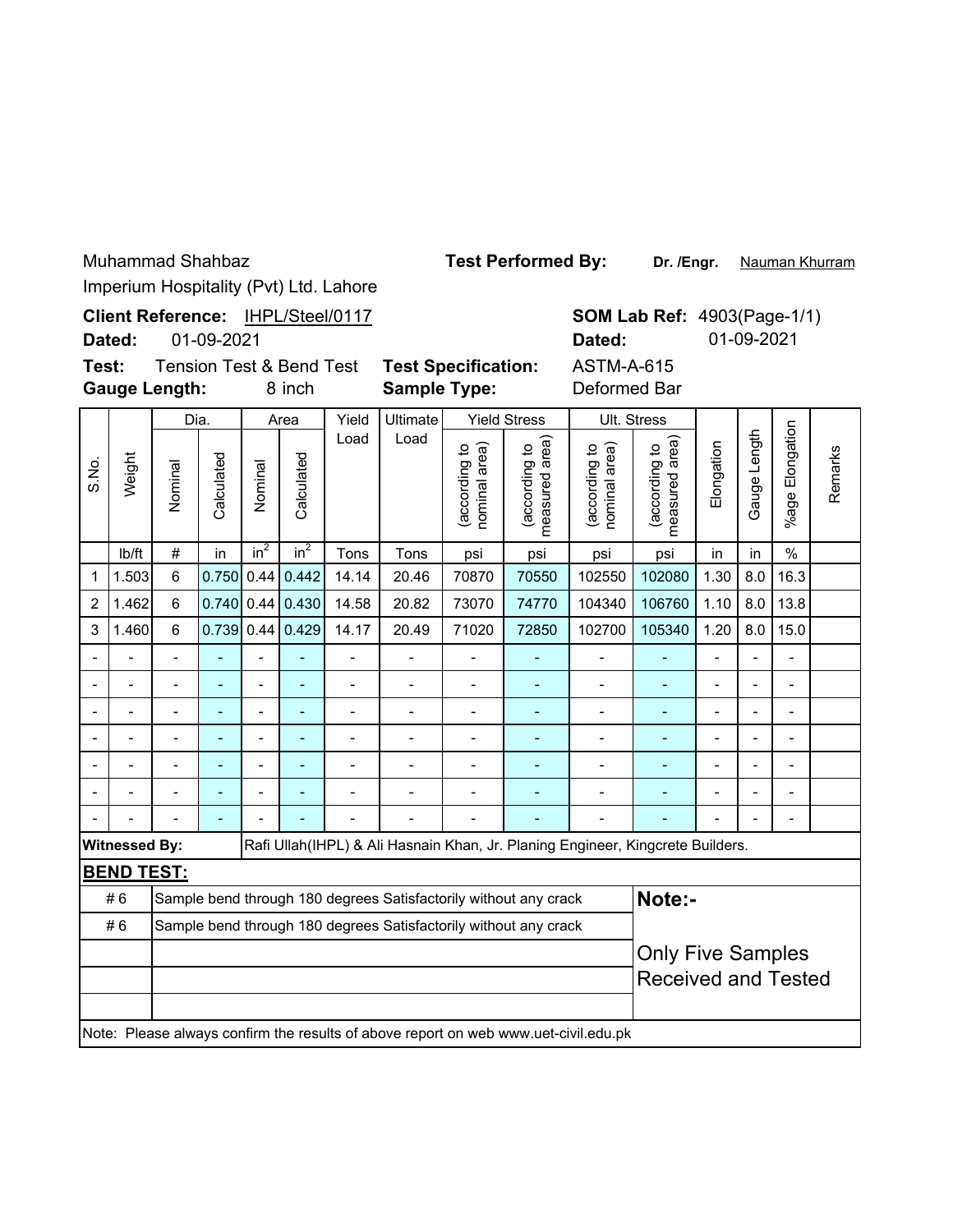Engr. Javed Asad

**Test Performed By:**

**Dr. /Engr.** S. Asad Ali Gillani

Chief Resident Engineer JIP Consultants,

| Client Reference: JIPIC/TECH/P-3//CRE/02 |
|------------------------------------------|
|                                          |

**Dated:** 01-09-2021

**Gauge Length: Test:**

**Sample Type:** Tension Test & Bend Test **Test Specification:** ASTM-A-615

8 inch **Sample Type:** Deformed Bar( Mughal Steel )

**Dated:** 02-09-2021

4904(Page-1/1) **SOM Lab Ref:**

|       |                          | Dia.                     |                |                              | Area         | Yield          | Ultimate                 |                                | <b>Yield Stress</b>                                                                 |                                | Ult. Stress                    |                |                          |                          |         |
|-------|--------------------------|--------------------------|----------------|------------------------------|--------------|----------------|--------------------------|--------------------------------|-------------------------------------------------------------------------------------|--------------------------------|--------------------------------|----------------|--------------------------|--------------------------|---------|
| S.No. | Weight                   | Nominal                  | Calculated     | Nominal                      | Calculated   | Load           | Load                     | nominal area)<br>(according to | measured area<br>(according to                                                      | nominal area)<br>(according to | measured area<br>(according to | Elongation     | Gauge Length             | %age Elongation          | Remarks |
|       | Ib/ft                    | $\#$                     | in             | in <sup>2</sup>              | $in^2$       | Tons           | Tons                     | psi                            | psi                                                                                 | psi                            | psi                            | in             | in                       | $\%$                     |         |
| 1     | 2.603                    | 8                        | 0.987          |                              | $0.79$ 0.765 | 26.73          | 34.10                    | 74620                          | 77060                                                                               | 95190                          | 98300                          | 1.30           | 8.0                      | 16.3                     |         |
| 2     | 2.605                    | 8                        | 0.988          |                              | $0.79$ 0.766 | 27.88          | 35.12                    | 77830                          | 80270                                                                               | 98040                          | 101110                         | 1.10           | 8.0                      | 13.8                     |         |
|       |                          | $\overline{a}$           | ä,             | $\overline{a}$               | L,           | $\overline{a}$ | $\overline{a}$           |                                |                                                                                     |                                |                                | $\overline{a}$ | $\overline{a}$           | $\blacksquare$           |         |
|       | $\overline{\phantom{0}}$ | $\overline{\phantom{0}}$ | ٠              | $\overline{a}$               | ä,           | $\blacksquare$ | $\overline{a}$           | $\overline{a}$                 | Ē,                                                                                  | $\overline{a}$                 | $\qquad \qquad \blacksquare$   | Ĭ.             | $\overline{\phantom{a}}$ | $\blacksquare$           |         |
|       |                          | $\overline{a}$           | $\overline{a}$ |                              | L.           | $\blacksquare$ | $\blacksquare$           | $\blacksquare$                 |                                                                                     | $\overline{a}$                 | ÷                              |                |                          | $\overline{\phantom{0}}$ |         |
|       |                          |                          |                |                              | ۳            |                | $\overline{\phantom{a}}$ | $\overline{a}$                 |                                                                                     | $\blacksquare$                 | ۳                              |                | $\overline{a}$           | ÷.                       |         |
|       |                          | $\blacksquare$           | ÷              | $\overline{\phantom{a}}$     | ۳            |                |                          | $\blacksquare$                 |                                                                                     |                                |                                |                | $\blacksquare$           | $\blacksquare$           |         |
|       |                          |                          |                |                              |              |                |                          | ۰                              |                                                                                     |                                |                                |                |                          | $\overline{a}$           |         |
|       |                          |                          | $\overline{a}$ | $\blacksquare$               |              |                |                          |                                |                                                                                     |                                |                                |                | $\overline{\phantom{a}}$ |                          |         |
|       |                          |                          | ÷              | $\qquad \qquad \blacksquare$ |              | $\blacksquare$ |                          | ÷                              | ÷                                                                                   | -                              | ÷                              | ٠              | $\blacksquare$           | $\overline{\phantom{0}}$ |         |
|       |                          |                          |                |                              |              |                |                          |                                |                                                                                     |                                |                                |                |                          |                          |         |
|       | <b>BEND TEST:</b>        |                          |                |                              |              |                |                          |                                |                                                                                     |                                |                                |                |                          |                          |         |
|       | #8                       |                          |                |                              |              |                |                          |                                | Sample bend through 180 degrees Satisfactorily without any crack                    |                                | Note:-                         |                |                          |                          |         |
|       |                          |                          |                |                              |              |                |                          |                                |                                                                                     |                                |                                |                |                          |                          |         |
|       |                          |                          |                |                              |              |                |                          |                                |                                                                                     |                                | <b>Only Three Samples</b>      |                |                          |                          |         |
|       |                          |                          |                |                              |              |                |                          |                                |                                                                                     |                                | <b>Received and Tested</b>     |                |                          |                          |         |
|       |                          |                          |                |                              |              |                |                          |                                |                                                                                     |                                |                                |                |                          |                          |         |
|       |                          |                          |                |                              |              |                |                          |                                | Note: Please always confirm the results of above report on web www.uet-civil.edu.pk |                                |                                |                |                          |                          |         |
|       |                          |                          |                |                              |              |                |                          |                                |                                                                                     |                                |                                |                |                          |                          |         |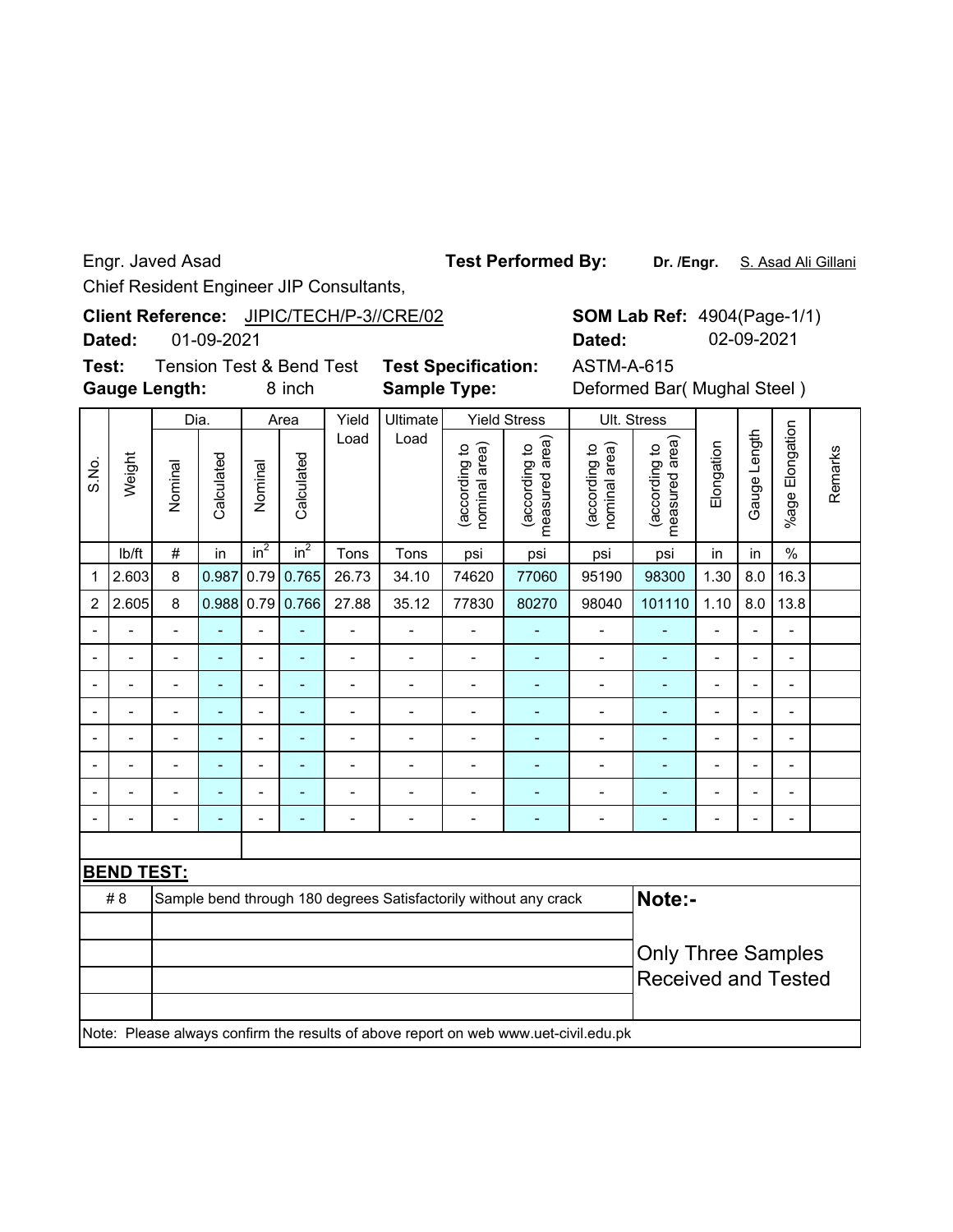Engr. Javed Asad

### **Test Performed By:**

Chief Resident Engineer JIP Consultants, Jalalpur Irrigation Project (JIT)

Client Reference: JIPIC/TECH/P-3//CRE/03

**Dated:** 01-09-2021

**Gauge Length: Test:** Tension Test & Bend Test **Test Specification:** ASTM-A-615

**Sample Type:**

8 inch **Sample Type:** Deformed Bar( Ittefaq Iron Industries

**SOM Lab Ref: 4905(Page-1/1)** 

**Dated:** 02-09-2021

|       |                   | Dia.                    |                |                | Area       | Yield | Ultimate |                               | <b>Yield Stress</b>                                                                 |                                | Ult. Stress                        |                |                  |                          |         |
|-------|-------------------|-------------------------|----------------|----------------|------------|-------|----------|-------------------------------|-------------------------------------------------------------------------------------|--------------------------------|------------------------------------|----------------|------------------|--------------------------|---------|
| S.No. | Weight            | Nominal                 | Calculated     | Nominal        | Calculated | Load  | Load     | nominal area)<br>according to | measured area<br>(according to                                                      | nominal area)<br>(according to | area)<br>(according to<br>measured | Elongation     | auge Length<br>Ő | %age Elongation          | Remarks |
|       | Ib/ft             | #                       | in             | $in^2$         | $in^2$     | Tons  | Tons     | psi                           | psi                                                                                 | psi                            | psi                                | in             | in               | $\%$                     |         |
| 1     | 1.577             | 6                       | 0.768          | 0.44           | 0.463      | 17.53 | 21.73    | 87880                         | 83520                                                                               | 108940                         | 103520                             | 1.00           | 8.0              | 12.5                     |         |
| 2     | 1.559             | 6                       | 0.764          | 0.44           | 0.458      | 17.58 | 21.81    | 88140                         | 84680                                                                               | 109340                         | 105050                             | 1.10           | 8.0              | 13.8                     |         |
| 3     | 0.666             | $\overline{4}$          | 0.500          | 0.20           | 0.196      | 5.86  | 8.87     | 64640                         | 65960                                                                               | 97800                          | 99790                              | 1.30           | 8.0              | 16.3                     |         |
| 4     | 0.673             | $\overline{\mathbf{4}}$ | 0.502          | 0.20           | 0.198      | 5.66  | 8.38     | 62390                         | 63020                                                                               | 92400                          | 93330                              | 1.10           | 8.0              | 13.8                     |         |
| 5     | 0.667             | $\overline{4}$          | 0.500          | 0.20           | 0.196      | 7.21  | 8.87     | 79470                         | 81100                                                                               | 97800                          | 99790                              | 1.00           | 8.0              | 12.5                     |         |
| 6     | 0.672             | $\overline{\mathbf{4}}$ | 0.501          | 0.20           | 0.197      | 6.78  | 8.46     | 74750                         | 75890                                                                               | 93300                          | 94720                              | 1.00           | 8.0              | 12.5                     |         |
|       |                   |                         |                |                |            |       |          |                               |                                                                                     |                                |                                    |                |                  | $\overline{a}$           |         |
|       |                   |                         |                |                |            |       |          |                               |                                                                                     |                                |                                    |                |                  | $\overline{\phantom{0}}$ |         |
|       |                   |                         | $\overline{a}$ | $\blacksquare$ |            |       |          |                               |                                                                                     |                                |                                    |                | $\blacksquare$   | $\overline{\phantom{0}}$ |         |
|       |                   |                         | ÷              | $\blacksquare$ |            |       |          |                               | ÷                                                                                   | $\qquad \qquad \blacksquare$   | ÷                                  | $\blacksquare$ | ÷                | $\overline{\phantom{0}}$ |         |
|       |                   |                         |                |                |            |       |          |                               |                                                                                     |                                |                                    |                |                  |                          |         |
|       | <b>BEND TEST:</b> |                         |                |                |            |       |          |                               |                                                                                     |                                |                                    |                |                  |                          |         |
|       | #6                |                         |                |                |            |       |          |                               | Sample bend through 180 degrees Satisfactorily without any crack                    |                                | Note:-                             |                |                  |                          |         |
|       | #4                |                         |                |                |            |       |          |                               | Sample bend through 180 degrees Satisfactorily without any crack                    |                                |                                    |                |                  |                          |         |
|       | #4                |                         |                |                |            |       |          |                               | Sample bend through 180 degrees Satisfactorily without any crack                    |                                | <b>Only Nine Samples</b>           |                |                  |                          |         |
|       |                   |                         |                |                |            |       |          |                               |                                                                                     |                                | <b>Received and Tested</b>         |                |                  |                          |         |
|       |                   |                         |                |                |            |       |          |                               |                                                                                     |                                |                                    |                |                  |                          |         |
|       |                   |                         |                |                |            |       |          |                               | Note: Please always confirm the results of above report on web www.uet-civil.edu.pk |                                |                                    |                |                  |                          |         |
|       |                   |                         |                |                |            |       |          |                               |                                                                                     |                                |                                    |                |                  |                          |         |

**Dr. /Engr.** S. Asad Ali Gillani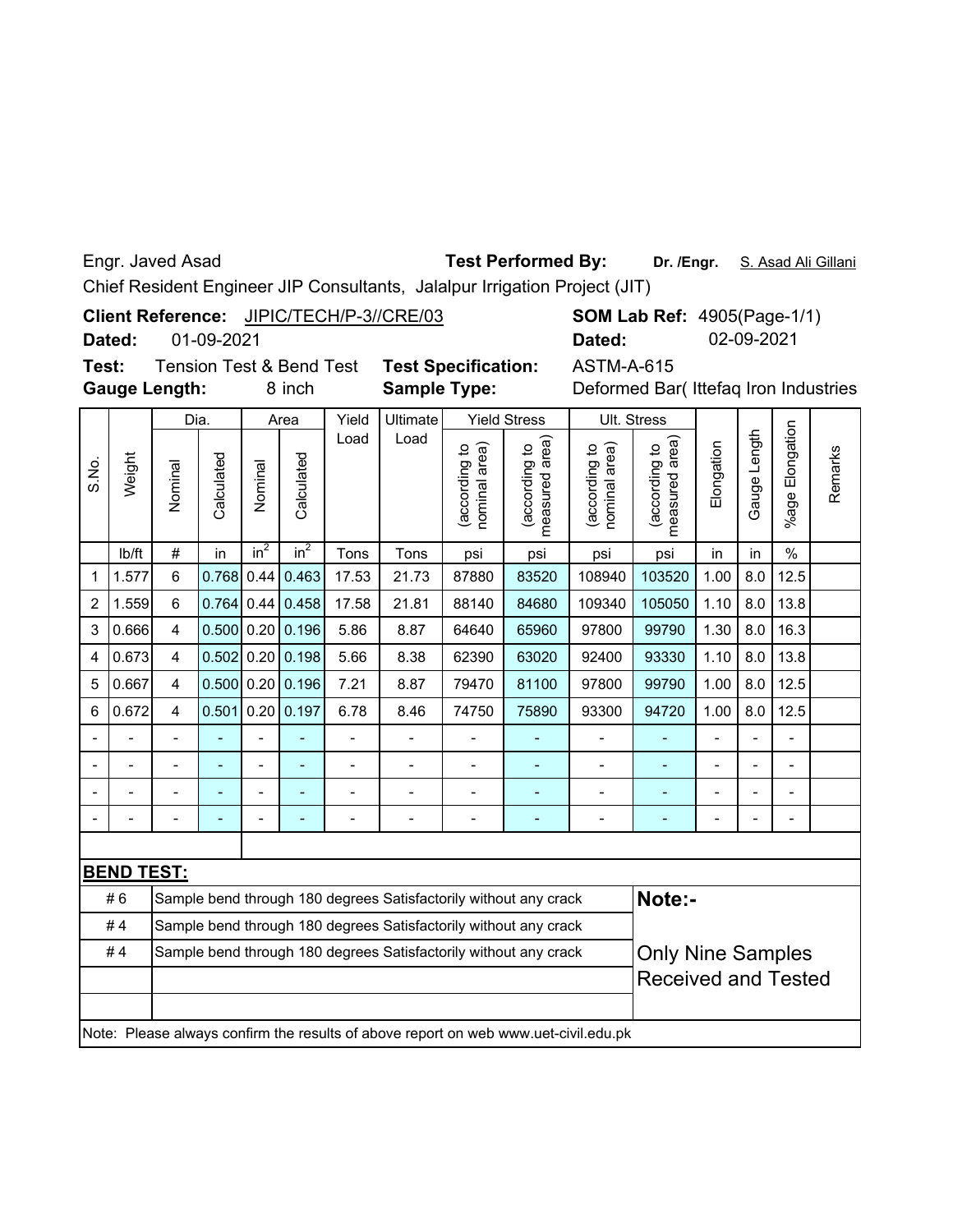Abid Mann

Test Performed By: Dr. /Engr. S. Asad Ali Gillani

Construction Manager, One Liberty, Lahore

| Test:                   | Dated:            | <b>Gauge Length:</b>     | 12-08-2021  |                | Client Reference: OL/2021/08/01<br><b>Tension Test &amp; Bend Test</b><br>8 inch |                          | <b>Test Specification:</b><br><b>Sample Type:</b>                |                                       |                                                               | Dated:<br><b>ASTM-A-615</b><br>Deformed Bar                                         | <b>SOM Lab Ref: 4795(Page-1/1)</b>                    |                | 12-08-2021     |                           |         |
|-------------------------|-------------------|--------------------------|-------------|----------------|----------------------------------------------------------------------------------|--------------------------|------------------------------------------------------------------|---------------------------------------|---------------------------------------------------------------|-------------------------------------------------------------------------------------|-------------------------------------------------------|----------------|----------------|---------------------------|---------|
| S.No.                   | Weight            | Dia.<br>Nominal          | Calculated  | Nominal        | Area<br>Calculated                                                               | Yield<br>Load<br>Tons    | Ultimate<br>Load<br>Tons                                         | (according to<br>nominal area)<br>psi | <b>Yield Stress</b><br>(according to<br>measured area)<br>psi | Ult. Stress<br>(according to<br>nominal area)                                       | measured area)<br>(according to                       | Elongation     | Gauge Length   | Elongation<br>$%$ age $ $ | Remarks |
| $\mathbf 1$             | Ib/ft<br>2.712    | $\#$<br>8                | in<br>1.007 | $in^2$         | in <sup>2</sup><br>$0.79$ 0.797                                                  | psi<br>110700            | psi<br>109730                                                    | in<br>1.40                            | in<br>8.0                                                     | $\frac{1}{2}$<br>17.5                                                               |                                                       |                |                |                           |         |
| $\overline{c}$          | 2.715             | 8                        | 1.008       | 0.79           | 0.798                                                                            | 110670                   | 109560                                                           | 1.40                                  | 8.0                                                           | 17.5                                                                                |                                                       |                |                |                           |         |
| 3                       | 1.490             | 6                        | 0.747       | 0.44           | 0.438                                                                            | 22.73<br>11.85           | 39.64<br>20.82                                                   | 63460<br>59380                        | 62830<br>59650                                                | 104340                                                                              | 104810                                                | 1.20           | 8.0            | 15.0                      |         |
| $\overline{\mathbf{4}}$ | 1.495             | 6                        | 0.748       |                | $0.44 \mid 0.439$                                                                | 11.82                    | 20.80                                                            | 59270                                 | 59410                                                         | 104230                                                                              | 104470                                                | 1.30           | 8.0            | 16.3                      |         |
| $\blacksquare$          | $\blacksquare$    | $\overline{\phantom{0}}$ | ä,          | $\overline{a}$ | $\blacksquare$                                                                   | $\overline{a}$           | $\overline{a}$                                                   | $\overline{a}$                        | $\blacksquare$                                                | $\overline{a}$                                                                      | Ξ                                                     | $\overline{a}$ | $\overline{a}$ | $\frac{1}{2}$             |         |
|                         |                   |                          |             | $\overline{a}$ |                                                                                  |                          |                                                                  | $\overline{a}$                        |                                                               |                                                                                     |                                                       | $\overline{a}$ |                | L,                        |         |
|                         | Ĭ.                | L.                       | L           | $\overline{a}$ | L,                                                                               | $\overline{\phantom{0}}$ | $\overline{a}$                                                   | $\overline{a}$                        | ÷,                                                            | $\overline{\phantom{0}}$                                                            | ÷,                                                    | $\overline{a}$ |                | $\overline{a}$            |         |
|                         |                   |                          |             |                |                                                                                  |                          |                                                                  | $\overline{a}$                        | ÷,                                                            |                                                                                     | ÷,                                                    |                |                | L,                        |         |
|                         |                   |                          |             |                |                                                                                  |                          |                                                                  | $\overline{a}$                        |                                                               |                                                                                     |                                                       |                |                |                           |         |
|                         |                   | $\overline{a}$           |             | $\overline{a}$ |                                                                                  |                          |                                                                  | $\overline{a}$                        | L,                                                            |                                                                                     |                                                       |                |                | L,                        |         |
|                         |                   |                          |             |                |                                                                                  |                          |                                                                  |                                       |                                                               |                                                                                     |                                                       |                |                |                           |         |
|                         | <b>BEND TEST:</b> |                          |             |                |                                                                                  |                          |                                                                  |                                       |                                                               |                                                                                     |                                                       |                |                |                           |         |
|                         | #8                |                          |             |                |                                                                                  |                          | Sample bend through 180 degrees Satisfactorily without any crack |                                       |                                                               |                                                                                     | Note:-                                                |                |                |                           |         |
|                         | #6                |                          |             |                |                                                                                  |                          | Sample bend through 180 degrees Satisfactorily without any crack |                                       |                                                               |                                                                                     |                                                       |                |                |                           |         |
|                         |                   |                          |             |                |                                                                                  |                          |                                                                  |                                       |                                                               |                                                                                     | <b>Only Six Samples</b><br><b>Received and Tested</b> |                |                |                           |         |
|                         |                   |                          |             |                |                                                                                  |                          |                                                                  |                                       |                                                               | Note: Please always confirm the results of above report on web www.uet-civil.edu.pk |                                                       |                |                |                           |         |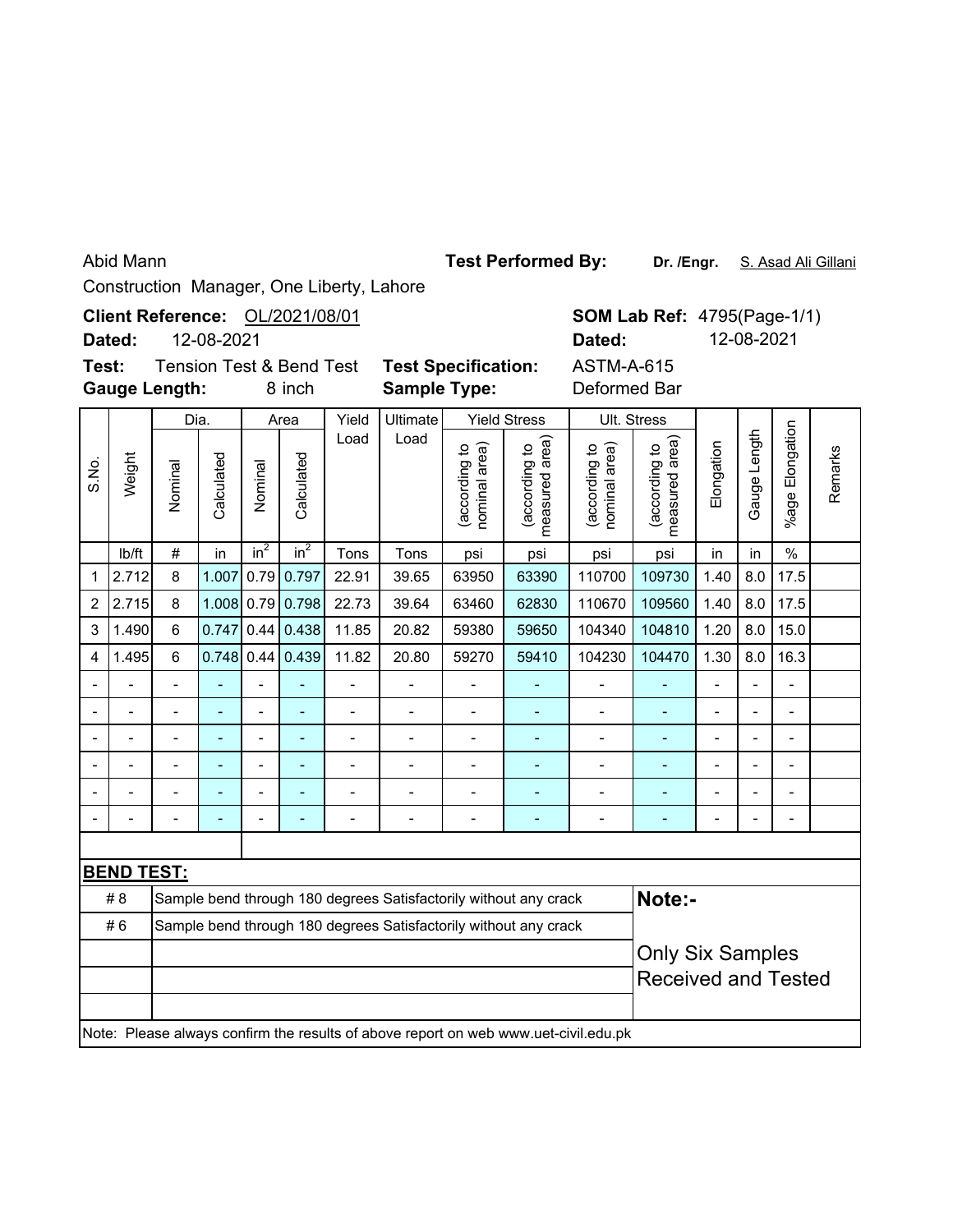Zou Jiawei

## **Test Performed By:**

Dr. /Engr. S. Asad Ali Gillani

┑

Project Manager,China Energy Engineering Group Northeast No. 2, Electric Power Construction Co.

**SOM Lab Ref: 4908(Page-1/1)** ASTM-A-615 **Client Reference:** DD-401 A-FA-538 02-09-2021 **Test:** Tension Test & Bend Test **Test Specification: Dated:** 02-09-2021 **Dated:**

**Gauge Length:**

8 inch **Sample Type:** Deformed Bar

|       |                      | Dia.           |              |                | Area               | Yield          | Ultimate                           |                               | <b>Yield Stress</b>                                                                 |                                | Ult. Stress                    |                          |                          |                          |         |
|-------|----------------------|----------------|--------------|----------------|--------------------|----------------|------------------------------------|-------------------------------|-------------------------------------------------------------------------------------|--------------------------------|--------------------------------|--------------------------|--------------------------|--------------------------|---------|
| S.No. | Weight               | Nominal        | Calculated   | Nominal        | Calculated         | Load           | Load                               | according to<br>nominal area) | area)<br>(according to<br>measured                                                  | (according to<br>nominal area) | measured area<br>(according to | Elongation               | Gauge Length             | %age Elongation          | Remarks |
|       | Ib/ft                | $\#$           | in           | $in^2$         | $in^2$             | Tons           | Tons                               | psi                           | psi                                                                                 | psi                            | psi                            | in                       | in                       | $\%$                     |         |
| 1     | 2.710                | 8              | 1.007        | 0.79           | 0.796              | 28.64          | 35.32                              | 79970                         | 79370                                                                               | 98610                          | 97860                          | 1.20                     | 8.0                      | 15.0                     |         |
| 2     | 2.684                | 8              | 1.002        | 0.79           | 0.789              | 28.54          | 35.27                              | 79680                         | 79790                                                                               | 98470                          | 98590                          | 1.40                     | 8.0                      | 17.5                     |         |
| 3     | 1.479                | 6              | $0.744$ 0.44 |                | 0.435              | 16.59          | 21.12                              | 83130                         | 84090                                                                               | 105870                         | 107090                         | 1.50                     | 8.0                      | 18.8                     |         |
| 4     | 1.496                | 6              | $0.748$ 0.44 |                | 0.440              | 15.67          | 20.08                              | 78530                         | 78530                                                                               | 100660                         | 100660                         | 1.50                     | 8.0                      | 18.8                     |         |
| 5     | 1.481                | 6              | $0.744$ 0.44 |                | 0.435              | 15.16          | 19.72                              | 75980                         | 76850                                                                               | 98870                          | 100010                         | 1.30                     | 8.0                      | 16.3                     |         |
| 6     | 1.558                | 6              |              |                | $0.764$ 0.44 0.458 | 15.31          | 19.85                              | 76750                         | 73730                                                                               | 99480                          | 95570                          | 1.40                     | 8.0                      | 17.5                     |         |
|       |                      |                |              | $\overline{a}$ |                    |                |                                    |                               |                                                                                     |                                |                                | $\blacksquare$           | $\blacksquare$           | $\overline{\phantom{0}}$ |         |
|       |                      | $\blacksquare$ | ÷            | $\overline{a}$ | $\blacksquare$     | $\overline{a}$ | $\blacksquare$                     | $\blacksquare$                | $\blacksquare$                                                                      | $\overline{\phantom{m}}$       | ٠                              | $\overline{\phantom{a}}$ | $\overline{\phantom{a}}$ | $\overline{\phantom{m}}$ |         |
|       |                      |                | ÷            | $\overline{a}$ | $\blacksquare$     | $\overline{a}$ |                                    | $\overline{a}$                | ٠                                                                                   | $\overline{\phantom{0}}$       | ۰                              | $\overline{\phantom{a}}$ | L,                       | $\overline{a}$           |         |
|       |                      |                |              |                |                    |                |                                    |                               |                                                                                     | $\overline{\phantom{0}}$       |                                |                          | ÷                        | $\overline{a}$           |         |
|       | <b>Witnessed By:</b> |                |              |                |                    |                | Sohaib Ali, Sub Engrineer (NESPAK) |                               |                                                                                     |                                |                                |                          |                          |                          |         |
|       | <b>BEND TEST:</b>    |                |              |                |                    |                |                                    |                               |                                                                                     |                                |                                |                          |                          |                          |         |
|       | #8                   |                |              |                |                    |                |                                    |                               | Sample bend through 180 degrees Satisfactorily without any crack                    |                                | Note:-                         |                          |                          |                          |         |
|       | #6                   |                |              |                |                    |                |                                    |                               | Sample bend through 180 degrees Satisfactorily without any crack                    |                                |                                |                          |                          |                          |         |
|       | #6                   |                |              |                |                    |                |                                    |                               | Sample bend through 180 degrees Satisfactorily without any crack                    |                                | <b>Only Nine Samples</b>       |                          |                          |                          |         |
|       |                      |                |              |                |                    |                |                                    |                               |                                                                                     |                                | <b>Received and Tested</b>     |                          |                          |                          |         |
|       |                      |                |              |                |                    |                |                                    |                               |                                                                                     |                                |                                |                          |                          |                          |         |
|       |                      |                |              |                |                    |                |                                    |                               | Note: Please always confirm the results of above report on web www.uet-civil.edu.pk |                                |                                |                          |                          |                          |         |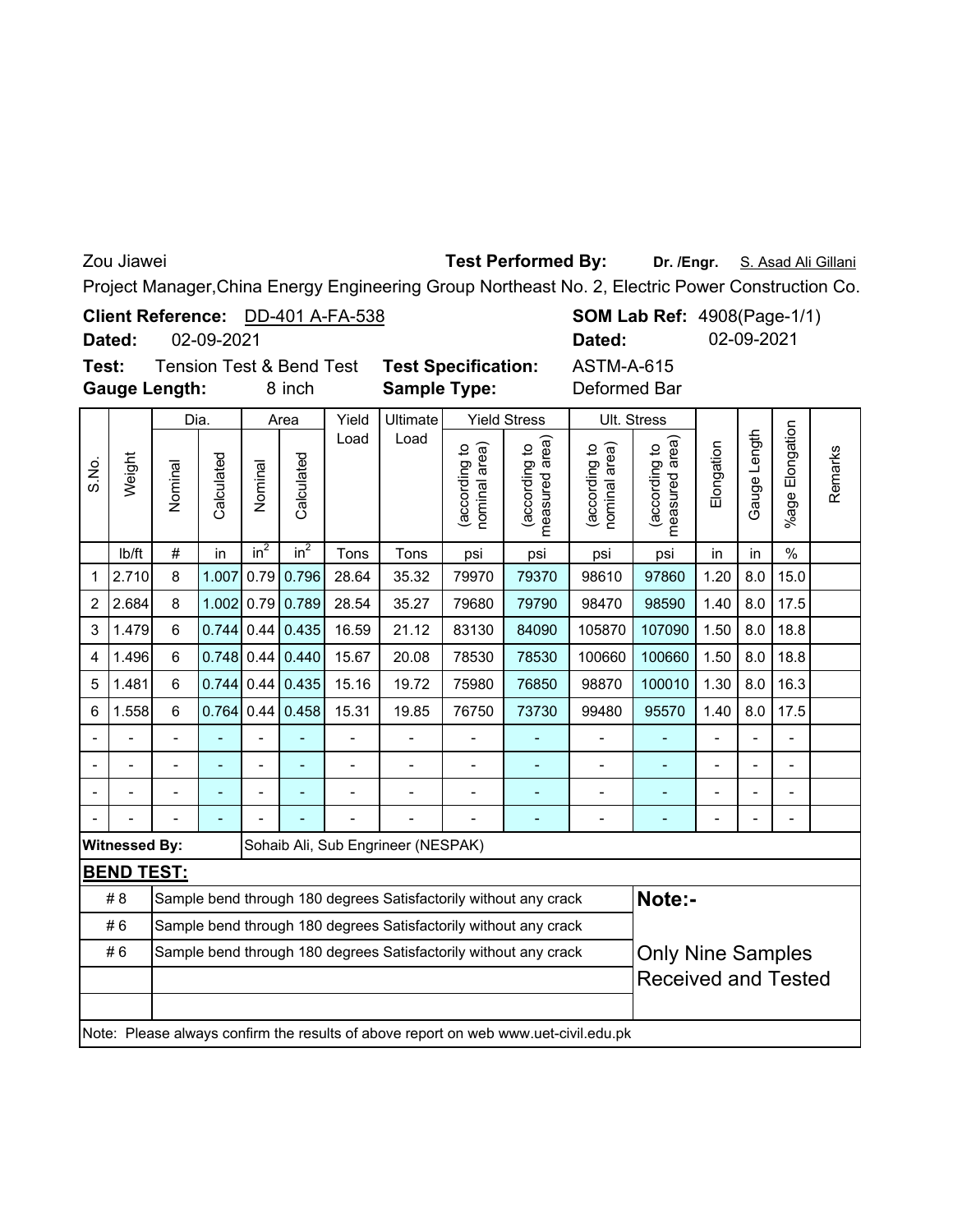Safdar Hussain

Test Performed By: Dr. /Engr. S. Asad Ali Gillali

Resident Engineer, ACE,Danish School Mankera Residency

|       |                                                                                                                                                                                                  |                      |            |                |                                     |                          | Resident Engineer, AGE,Danish School Mankera Residency           |                                |                                 |                                                                                     |                                 |                          |                |                      |         |
|-------|--------------------------------------------------------------------------------------------------------------------------------------------------------------------------------------------------|----------------------|------------|----------------|-------------------------------------|--------------------------|------------------------------------------------------------------|--------------------------------|---------------------------------|-------------------------------------------------------------------------------------|---------------------------------|--------------------------|----------------|----------------------|---------|
|       | Client Reference: ACE/RE-PDS/MNK/BHK/21/438<br><b>SOM Lab Ref: 4909(Page-1/1)</b><br>30-08-2021<br>02-09-2021<br>Dated:<br>Dated:                                                                |                      |            |                |                                     |                          |                                                                  |                                |                                 |                                                                                     |                                 |                          |                |                      |         |
|       |                                                                                                                                                                                                  |                      |            |                |                                     |                          |                                                                  |                                |                                 |                                                                                     |                                 |                          |                |                      |         |
| Test: |                                                                                                                                                                                                  |                      |            |                | <b>Tension Test &amp; Bend Test</b> |                          | <b>Test Specification:</b>                                       |                                |                                 | <b>ASTM-A-615</b>                                                                   |                                 |                          |                |                      |         |
|       |                                                                                                                                                                                                  | <b>Gauge Length:</b> |            |                | 8 inch                              |                          | <b>Sample Type:</b>                                              |                                |                                 | Deformed Bar                                                                        |                                 |                          |                |                      |         |
|       |                                                                                                                                                                                                  | Dia.                 |            |                | Area                                | Yield                    | Ultimate                                                         |                                | <b>Yield Stress</b>             |                                                                                     | Ult. Stress                     |                          |                |                      |         |
| S.No. | Weight                                                                                                                                                                                           | Nominal              | Calculated | Nominal        | Calculated                          | Load                     | Load                                                             | (according to<br>nominal area) | (according to<br>measured area) | (according to<br>nominal area)                                                      | (according to<br>measured area) | Elongation               | Gauge Length   | Elongation<br>%age I | Remarks |
|       | Ib/ft                                                                                                                                                                                            | $\#$                 | in         | $in^2$         | in <sup>2</sup>                     | Tons                     | Tons                                                             | psi                            | psi                             | psi                                                                                 | psi                             | in                       | in             | $\frac{0}{0}$        |         |
| 1     | 0.752<br>6<br>0.44<br>0.444<br>19.78<br>75980<br>75300<br>99130<br>98230<br>8.0<br>20.0<br>1.510<br>15.16<br>1.60<br>0.441<br>8.0<br>6<br>0.749<br>0.44<br>19.62<br>74960<br>74790<br>98140<br>2 |                      |            |                |                                     |                          |                                                                  |                                |                                 |                                                                                     |                                 |                          |                |                      |         |
|       | 1.502<br>14.95<br>98360<br>1.50<br>18.8                                                                                                                                                          |                      |            |                |                                     |                          |                                                                  |                                |                                 |                                                                                     |                                 |                          |                |                      |         |
| 3     | $0.625$ 0.31<br>0.307<br>78720<br>97910<br>98860<br>1.30<br>8.0<br>16.3<br>1.045<br>5<br>10.96<br>13.76<br>77960                                                                                 |                      |            |                |                                     |                          |                                                                  |                                |                                 |                                                                                     |                                 |                          |                |                      |         |
| 4     | 0.307<br>8.0<br>13.8<br>1.043<br>5<br>$0.625$ 0.31<br>10.70<br>13.68<br>76150<br>76890<br>97330<br>98280<br>1.10                                                                                 |                      |            |                |                                     |                          |                                                                  |                                |                                 |                                                                                     |                                 |                          |                |                      |         |
| 5     | 0.669                                                                                                                                                                                            | 4                    | 0.501      | 0.20           | 0.197                               | 6.60                     | 9.04                                                             | 72730                          | 73840                           | 99710                                                                               | 101230                          | 1.00                     | 8.0            | 12.5                 |         |
| 6     | 0.674                                                                                                                                                                                            | 4                    | 0.502      |                | $0.20$ 0.198                        | 6.65                     | 9.14                                                             | 73290                          | 74030                           | 100830                                                                              | 101850                          | 1.00                     | 8.0            | 12.5                 |         |
|       |                                                                                                                                                                                                  | $\blacksquare$       | ÷,         | $\blacksquare$ | ä,                                  | $\overline{\phantom{a}}$ | $\overline{a}$                                                   | $\overline{a}$                 | $\blacksquare$                  | $\overline{\phantom{a}}$                                                            | $\qquad \qquad \blacksquare$    | $\overline{\phantom{a}}$ | $\overline{a}$ | $\overline{a}$       |         |
|       |                                                                                                                                                                                                  | $\overline{a}$       | L,         | $\overline{a}$ | ÷                                   | $\overline{a}$           | $\overline{a}$                                                   |                                | $\overline{a}$                  | $\overline{a}$                                                                      | ÷                               | $\overline{a}$           |                | $\overline{a}$       |         |
|       |                                                                                                                                                                                                  | $\blacksquare$       |            | $\overline{a}$ | $\blacksquare$                      | -                        | $\qquad \qquad \blacksquare$                                     | $\blacksquare$                 | $\blacksquare$                  | $\qquad \qquad \blacksquare$                                                        | ۰                               | $\blacksquare$           |                | Ĭ.                   |         |
|       |                                                                                                                                                                                                  |                      |            |                |                                     |                          |                                                                  |                                |                                 | $\overline{a}$                                                                      |                                 |                          |                |                      |         |
|       |                                                                                                                                                                                                  |                      |            |                |                                     |                          |                                                                  |                                |                                 |                                                                                     |                                 |                          |                |                      |         |
|       | <b>BEND TEST:</b>                                                                                                                                                                                |                      |            |                |                                     |                          |                                                                  |                                |                                 |                                                                                     |                                 |                          |                |                      |         |
|       | #6                                                                                                                                                                                               |                      |            |                |                                     |                          | Sample bend through 180 degrees Satisfactorily without any crack |                                |                                 |                                                                                     | Note:-                          |                          |                |                      |         |
|       | #5                                                                                                                                                                                               |                      |            |                |                                     |                          | Sample bend through 180 degrees Satisfactorily without any crack |                                |                                 |                                                                                     |                                 |                          |                |                      |         |
|       | #4                                                                                                                                                                                               |                      |            |                |                                     |                          | Sample bend through 180 degrees Satisfactorily without any crack |                                |                                 |                                                                                     | <b>Only Nine Samples</b>        |                          |                |                      |         |
|       |                                                                                                                                                                                                  |                      |            |                |                                     |                          |                                                                  |                                |                                 |                                                                                     | <b>Received and Tested</b>      |                          |                |                      |         |
|       |                                                                                                                                                                                                  |                      |            |                |                                     |                          |                                                                  |                                |                                 | Note: Please always confirm the results of above report on web www.uet-civil.edu.pk |                                 |                          |                |                      |         |
|       |                                                                                                                                                                                                  |                      |            |                |                                     |                          |                                                                  |                                |                                 |                                                                                     |                                 |                          |                |                      |         |
|       |                                                                                                                                                                                                  |                      |            |                |                                     |                          |                                                                  |                                |                                 |                                                                                     |                                 |                          |                |                      |         |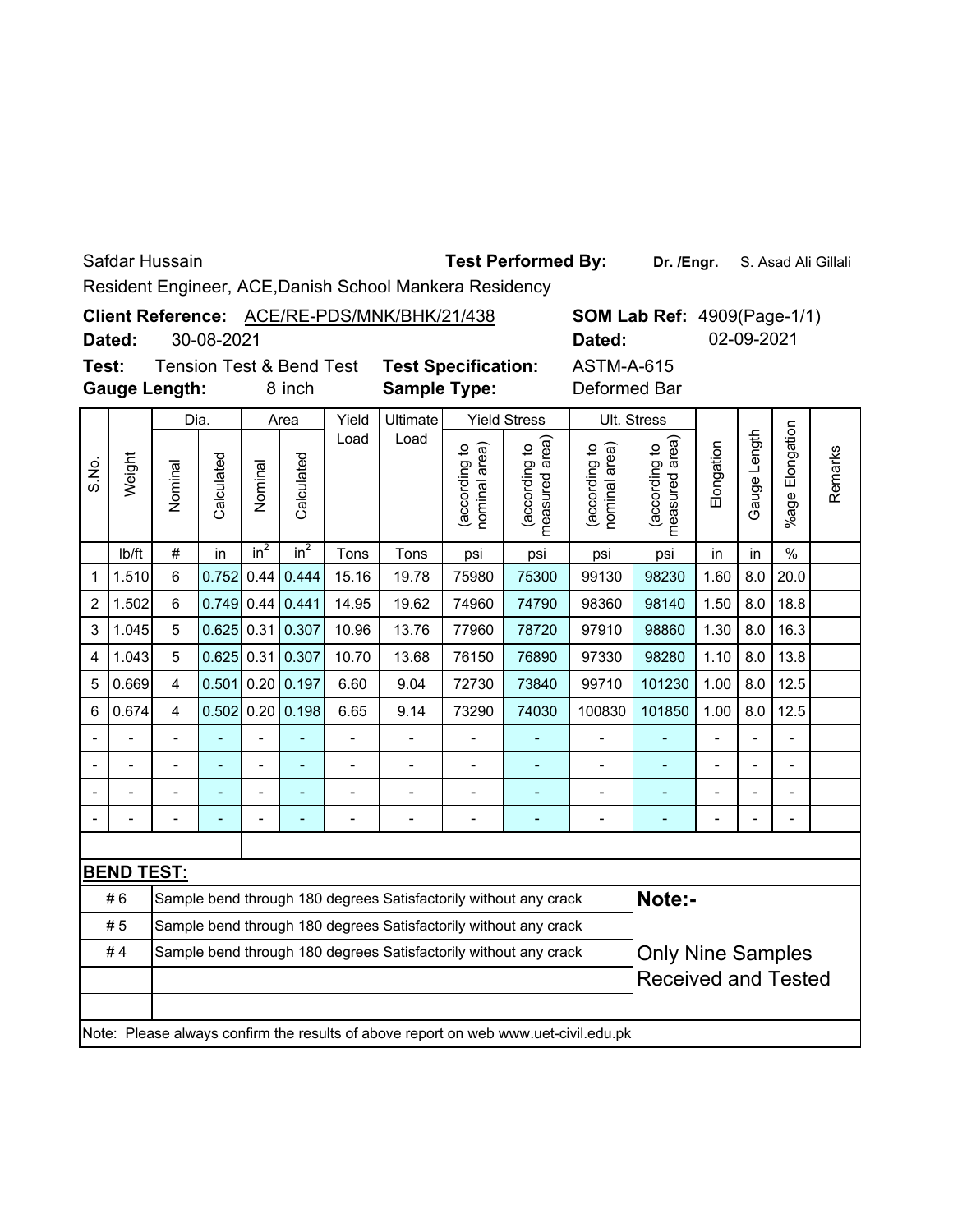Sub Divisional Officer Highway Sub Division, Okara

**Client Reference:** 171/OK

04-08-2021 **Dated:**

S.No.

**Test: Gauge Length:**

Dia.

Yield Ultimate

Load Load

Yield Stress

**SOM Lab Ref: 4910(Page-1/1) Dated:** 02-09-2021

ASTM-A-615

Ult. Stress

8 inch **Sample Type:** Deformed Bar Tension Test & Bend Test **Test Specification:**

Area

%age Elongation Gauge Length (according to<br>measured area) (according to<br>measured area) Gauge Length (according to<br>nominal area) measured area) (according to<br>nominal area) measured area) (according to (according to (according to (according to Elongation nominal area) nominal area) Weight Calculated Calculated Calculated **Calculated** Nominal Nominal lb/ft  $\mid$  #  $\mid$  in  $\mid$  in $^{2}$   $\mid$  in $^{2}$   $\mid$  Tons  $\mid$  Tons  $\mid$  psi  $\mid$  psi  $\mid$  psi  $\mid$  in  $\mid$  in  $\mid$  % 1 |0.595| 4 |0.472| 0.20| 0.175| 6.54 | 8.21 | 72170 | 82480 | 90490 |103420 | 1.10 | 8.0 | 13.8 2 |0.593| 4 |0.471|0.20|0.174| 6.57 | 8.18 | 72510 | 83340 | 90150 | 103620 | 1.00 | 8.0 | 12.5 -- - - - - - - - - - - - -- -- - - - - - - - - - - - -- -- - - - - - - - - - - - -- -- - - - - - - - - - - - -- -- - - - - - - - - - - - -- -- - - - - - - - - - - - -- -- - - - - - - - - - - - -- -- - - - - - - - - - - - --

Note: Please always confirm the results of above report on web www.uet-civil.edu.pk **Note:-** Only Three Samples Received and Tested #4 Sample bend through 180 degrees Satisfactorily without any crack **BEND TEST:**

**Test Performed By:**

Dr. /Engr. S Asad Ali Gillani

%age Elongation

Remarks

Remarks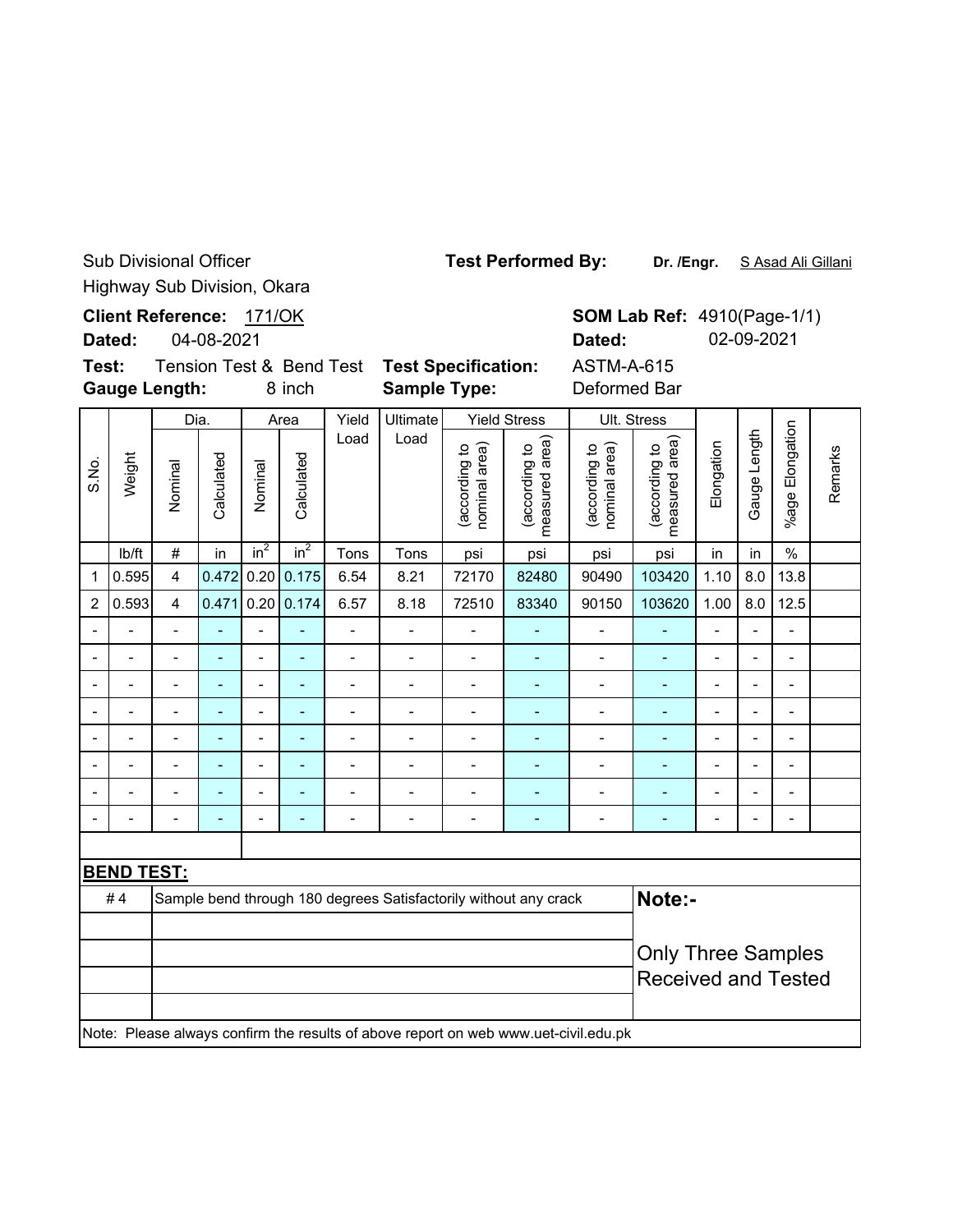GM - Works, FF Steel Lahore Yasir Ahmad

**Client Reference: Nil** 

Area

**Dated:** 02-09-2021

**Gauge Length: Test:**

Dia.

**Sample Type:**

Yield Ultimate

Yield Stress

**SOM Lab Ref: 4911(Page-1/1) Dated:** 02-09-2021

8 inch **Sample Type:** Deforned Bar(FF Steel) Tension Test **Test Specification:** ASTM-A-615

Ult. Stress

%age Elongation %age Elongation Gauge Length Load Load (according to<br>measured area) (according to<br>measured area) Gauge Length (according to<br>nominal area) measured area) (according to<br>nominal area) measured area) (according to (according to (according to (according to Elongation nominal area) nominal area) Remarks Weight Remarks Calculated Calculated S.No. Calculated Calculated Nominal Nominal lb/ft  $\mid$  #  $\mid$  in  $\mid$  in $^{2}$   $\mid$  in $^{2}$   $\mid$  Tons  $\mid$  Tons  $\mid$  psi  $\mid$  psi  $\mid$  psi  $\mid$  in  $\mid$  in  $\mid$  % 1 |1.013| 5 |0.616| 0.31| 0.298| 10.16 | 13.73 | 72310 | 75220 | 97690 | 101620 | 1.00 | 8.0 | 12.5 2 |1.011| 5 |0.615| 0.31| 0.297| 10.09 | 13.88 | 71800 | 74940 | 98780 |103100 | 1.20 | 8.0 | 15.0 -- - - - - - - - - - - - -- -- - - - - - - - - - - - -- -- - - - - - - - - - - - -- -- - - - - - - - - - - - -- -- - - - - - - - - - - - -- -- - - - - - - - - - - - -- -- - - - - - - - - - - - -- -- - - - - - - - - - - - -- **BEND TEST:** -- No Bend test performed **Note:-** Only Two Samples Received and Tested Note: Please always confirm the results of above report on web www.uet-civil.edu.pk

**Test Performed By:**

**Dr. /Engr.** S. Asad Ali Gillani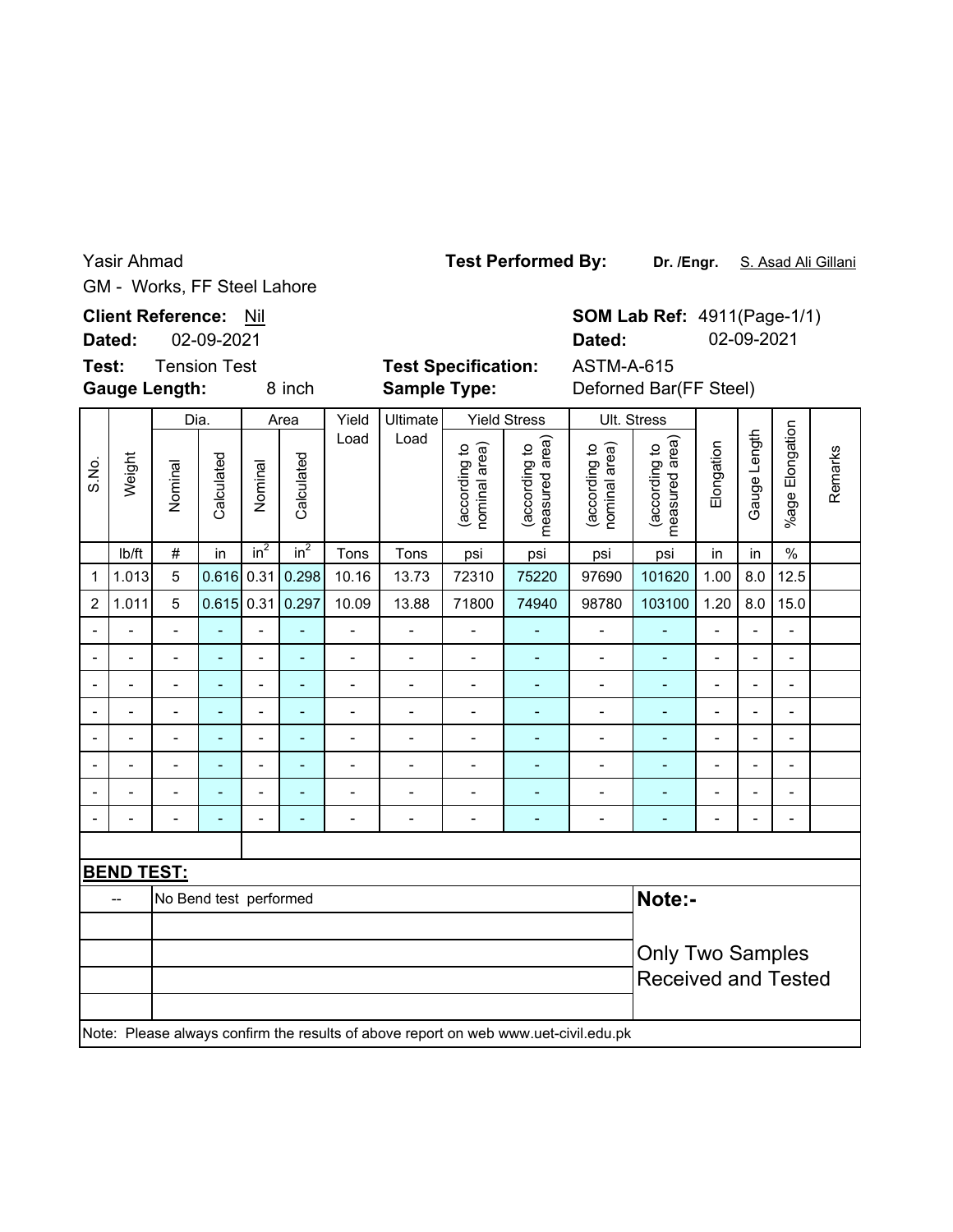GM - Works, FF Steel Lahore Yasir Ahmad

**Client Reference: Nil** 

**Dated:** 02-09-2021

**Gauge Length: Test:**

Dia.

Yield Ultimate

**Sample Type:**

Yield Stress

Ult. Stress

8 inch **Sample Type:** Deforned Bar(FF Steel) **Dated:** 02-09-2021 Tension Test & Bend Test **Test Specification:** ASTM-A-615

**SOM Lab Ref: 4912(Page-1/1)** 

| FF Steel Lahore |  |
|-----------------|--|

Area

**Test Performed By:**

|                         |                          |                         | Dia.         |                 | Area           | Yield                    | Ultimate                 |                                | Yield Stress                                                                        |                                | UIt. Stress                     |                |                |                          |         |
|-------------------------|--------------------------|-------------------------|--------------|-----------------|----------------|--------------------------|--------------------------|--------------------------------|-------------------------------------------------------------------------------------|--------------------------------|---------------------------------|----------------|----------------|--------------------------|---------|
| S.No.                   | Weight                   | Nominal                 | Calculated   | Nominal         | Calculated     | Load                     | Load                     | (according to<br>nominal area) | measured area)<br>(according to                                                     | nominal area)<br>(according to | measured area)<br>(according to | Elongation     | Gauge Length   | Elongation<br>%age       | Remarks |
|                         | lb/ft                    | $\#$                    | in           | in <sup>2</sup> | $in^2$         | Tons                     | Tons                     | psi                            | psi                                                                                 | psi                            | psi                             | in             | in             | $\frac{0}{0}$            |         |
| 1                       | 2.619                    | 8                       | 0.990        | 0.79            | 0.770          | 28.44                    | 39.27                    | 79400                          | 81460                                                                               | 109620                         | 112470                          | 1.10           | 8.0            | 13.8                     |         |
| $\overline{2}$          | 2.607                    | 8                       | 0.988        | 0.79            | 0.766          | 28.44                    | 39.37                    | 79400                          | 81890                                                                               | 109910                         | 113350                          | 1.10           | 8.0            | 13.8                     |         |
| 3                       | 1.495                    | 6                       | 0.748        | 0.44            | 0.439          | 16.99                    | 22.12                    | 85180                          | 85370                                                                               | 110880                         | 111130                          | 1.10           | 8.0            | 13.8                     |         |
| $\overline{\mathbf{4}}$ | 1.493                    | 6                       | 0.748        | 0.44            | 0.439          | 17.13                    | 22.17                    | 85840                          | 86040                                                                               | 111130                         | 111390                          | 1.10           | 8.0            | 13.8                     |         |
| 5                       | 0.679                    | $\overline{\mathbf{4}}$ | $0.505$ 0.20 |                 | 0.200          | 7.44                     | 9.14                     | 82060                          | 82060                                                                               | 100830                         | 100830                          | 1.10           | 8.0            | 13.8                     |         |
| 6                       | 0.680                    | 4                       | 0.505        | 0.20            | 0.200          | 7.08                     | 8.79                     | 78130                          | 78130                                                                               | 96900                          | 96900                           | 1.00           | 8.0            | 12.5                     |         |
|                         |                          |                         |              |                 |                | $\overline{\phantom{a}}$ | $\overline{\phantom{a}}$ | $\overline{\phantom{0}}$       | ٠                                                                                   | $\blacksquare$                 |                                 | $\frac{1}{2}$  |                |                          |         |
|                         | $\overline{\phantom{a}}$ |                         |              | $\blacksquare$  | $\blacksquare$ | $\blacksquare$           | $\blacksquare$           | $\overline{a}$                 | $\blacksquare$                                                                      | $\blacksquare$                 | $\blacksquare$                  | $\blacksquare$ | $\blacksquare$ | $\blacksquare$           |         |
|                         |                          |                         |              | $\overline{a}$  |                | $\overline{a}$           | $\overline{\phantom{0}}$ | L,                             | $\qquad \qquad \blacksquare$                                                        | $\overline{a}$                 |                                 | $\blacksquare$ |                | $\overline{\phantom{0}}$ |         |
|                         |                          |                         |              | $\blacksquare$  |                | $\overline{a}$           | $\overline{\phantom{0}}$ | $\overline{\phantom{0}}$       | $\blacksquare$                                                                      | $\overline{a}$                 |                                 |                |                |                          |         |
|                         |                          |                         |              |                 |                |                          |                          |                                |                                                                                     |                                |                                 |                |                |                          |         |
|                         | <b>BEND TEST:</b>        |                         |              |                 |                |                          |                          |                                |                                                                                     |                                |                                 |                |                |                          |         |
|                         | #8                       |                         |              |                 |                |                          |                          |                                | Sample bend through 180 degrees Satisfactorily without any crack                    |                                | Note:-                          |                |                |                          |         |
|                         | #6                       |                         |              |                 |                |                          |                          |                                | Sample bend through 180 degrees Satisfactorily without any crack                    |                                |                                 |                |                |                          |         |
|                         | #4                       |                         |              |                 |                |                          |                          |                                | Sample bend through 180 degrees Satisfactorily without any crack                    |                                | <b>Only Nine Samples</b>        |                |                |                          |         |
|                         |                          |                         |              |                 |                |                          |                          |                                |                                                                                     |                                | <b>Received and Tested</b>      |                |                |                          |         |
|                         |                          |                         |              |                 |                |                          |                          |                                |                                                                                     |                                |                                 |                |                |                          |         |
|                         |                          |                         |              |                 |                |                          |                          |                                | Note: Please always confirm the results of above report on web www.uet-civil.edu.pk |                                |                                 |                |                |                          |         |
|                         |                          |                         |              |                 |                |                          |                          |                                |                                                                                     |                                |                                 |                |                |                          |         |
|                         |                          |                         |              |                 |                |                          |                          |                                |                                                                                     |                                |                                 |                |                |                          |         |

**Dr. /Engr.** S. Asad Ali Gillani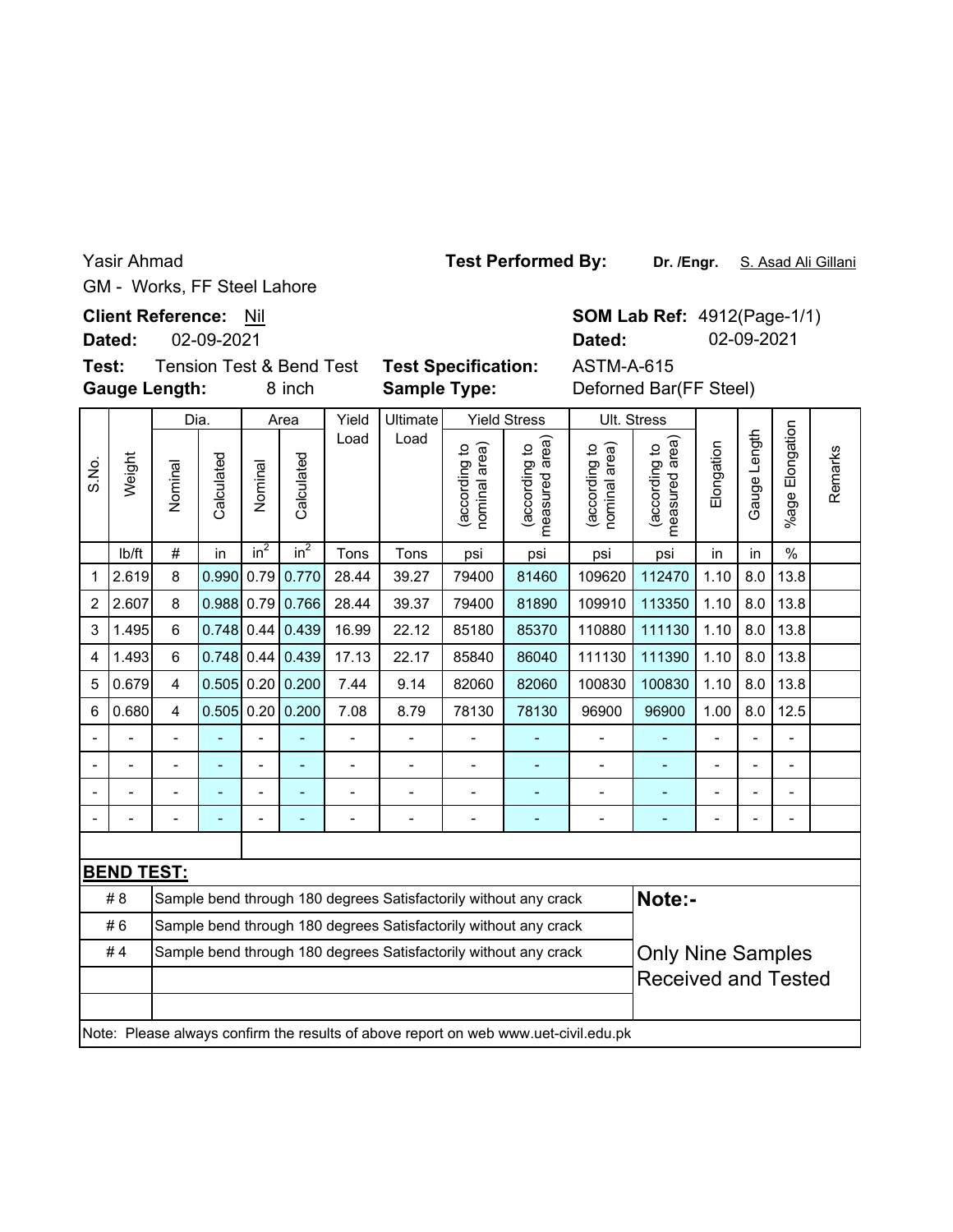Bilal Mehmood

Test Performed By: Dr. /Engr. S. Asad Ali Gillani

Resident Engineer, Development Consultancy Services (Pvt) Ltd.

|                |                      |                          |            |                              |                                     |                | Client Reference: DCS/RE/GCUF/2021/04                            |                                |                                 |                                                                                     | <b>SOM Lab Ref: 4913(Page-1/1)</b> |                |                |                      |         |
|----------------|----------------------|--------------------------|------------|------------------------------|-------------------------------------|----------------|------------------------------------------------------------------|--------------------------------|---------------------------------|-------------------------------------------------------------------------------------|------------------------------------|----------------|----------------|----------------------|---------|
|                | Dated:               |                          | 31-08-2021 |                              |                                     |                |                                                                  |                                |                                 | Dated:                                                                              |                                    |                | 02-09-2021     |                      |         |
| Test:          |                      |                          |            |                              | <b>Tension Test &amp; Bend Test</b> |                | <b>Test Specification:</b>                                       |                                |                                 | <b>ASTM-A-615</b>                                                                   |                                    |                |                |                      |         |
|                |                      | <b>Gauge Length:</b>     |            |                              | 8 inch                              |                | <b>Sample Type:</b>                                              |                                |                                 | Deformed Bar                                                                        |                                    |                |                |                      |         |
|                |                      | Dia.                     |            |                              | Area                                | Yield          | Ultimate                                                         |                                | <b>Yield Stress</b>             |                                                                                     | Ult. Stress                        |                |                |                      |         |
| S.No.          | Weight               | Nominal                  | Calculated | Nominal                      | Calculated                          | Load           | Load                                                             | (according to<br>nominal area) | (according to<br>measured area) | nominal area)<br>(according to                                                      | (according to<br>measured area)    | Elongation     | Gauge Length   | Elongation<br>%age I | Remarks |
|                | lb/ft                | $\#$                     | in         | $in^2$                       | $in^2$                              | Tons           | Tons                                                             | psi                            | psi                             | psi                                                                                 | psi                                | in             | in             | $\frac{0}{0}$        |         |
| 1              | 1.484                | 6                        | 0.745      | 0.44                         | 0.436                               | 13.48          | 18.17                                                            | 67550                          | 68170                           | 91050                                                                               | 91890                              | 1.50           | 8.0            | 18.8                 |         |
| $\overline{c}$ | 1.494                | 6                        | 0.748      | 0.44                         | 0.439                               | 13.48          | 18.17                                                            | 67550                          | 67700                           | 91050                                                                               | 91260                              | 1.50           | 8.0            | 18.8                 |         |
|                |                      | $\overline{a}$           | L,         | $\overline{a}$               |                                     | $\frac{1}{2}$  | $\overline{a}$                                                   | $\overline{a}$                 |                                 | $\overline{\phantom{0}}$                                                            | ÷,                                 | $\overline{a}$ | $\overline{a}$ | $\overline{a}$       |         |
|                |                      |                          |            | $\qquad \qquad \blacksquare$ | ÷,                                  | $\blacksquare$ | $\blacksquare$                                                   | $\overline{\phantom{m}}$       |                                 |                                                                                     |                                    |                |                |                      |         |
|                |                      |                          |            |                              | ä,                                  | $\blacksquare$ | $\overline{\phantom{0}}$                                         | $\overline{\phantom{a}}$       | $\blacksquare$                  | $\overline{\phantom{0}}$                                                            | ÷,                                 |                |                | $\overline{a}$       |         |
|                |                      | $\overline{\phantom{0}}$ |            | $\blacksquare$               | ä,                                  | -              | $\overline{\phantom{0}}$                                         | $\overline{a}$                 |                                 | $\overline{\phantom{0}}$                                                            | ÷,                                 | $\overline{a}$ | L,             | $\overline{a}$       |         |
|                |                      | $\overline{\phantom{0}}$ |            | $\blacksquare$               | L,                                  | -              | $\overline{a}$                                                   | $\overline{\phantom{0}}$       | ÷,                              | $\overline{\phantom{0}}$                                                            | ÷,                                 | $\overline{a}$ | $\overline{a}$ | $\blacksquare$       |         |
|                |                      |                          |            |                              |                                     | -              |                                                                  |                                |                                 | -                                                                                   | ۰                                  |                |                |                      |         |
|                |                      | $\overline{a}$           | ÷          |                              | $\overline{\phantom{a}}$            | $\overline{a}$ | $\overline{a}$                                                   | $\blacksquare$                 | ÷                               | $\overline{\phantom{0}}$                                                            | ÷                                  | $\overline{a}$ |                | $\overline{a}$       |         |
|                |                      |                          |            |                              |                                     |                | $\overline{a}$                                                   | $\overline{a}$                 |                                 | $\overline{a}$                                                                      | ÷,                                 |                |                |                      |         |
|                | <b>Witnessed By:</b> |                          |            |                              |                                     |                | M. Jamil Alam, Muhammad Aslam & M. Hassan Ali                    |                                |                                 |                                                                                     |                                    |                |                |                      |         |
|                | <b>BEND TEST:</b>    |                          |            |                              |                                     |                |                                                                  |                                |                                 |                                                                                     |                                    |                |                |                      |         |
|                | #6                   |                          |            |                              |                                     |                | Sample bend through 180 degrees Satisfactorily without any crack |                                |                                 |                                                                                     | Note:-                             |                |                |                      |         |
|                |                      |                          |            |                              |                                     |                |                                                                  |                                |                                 |                                                                                     |                                    |                |                |                      |         |
|                |                      |                          |            |                              |                                     |                |                                                                  |                                |                                 |                                                                                     | <b>Only Three Samples</b>          |                |                |                      |         |
|                |                      |                          |            |                              |                                     |                |                                                                  |                                |                                 |                                                                                     | <b>Received and Tested</b>         |                |                |                      |         |
|                |                      |                          |            |                              |                                     |                |                                                                  |                                |                                 | Note: Please always confirm the results of above report on web www.uet-civil.edu.pk |                                    |                |                |                      |         |
|                |                      |                          |            |                              |                                     |                |                                                                  |                                |                                 |                                                                                     |                                    |                |                |                      |         |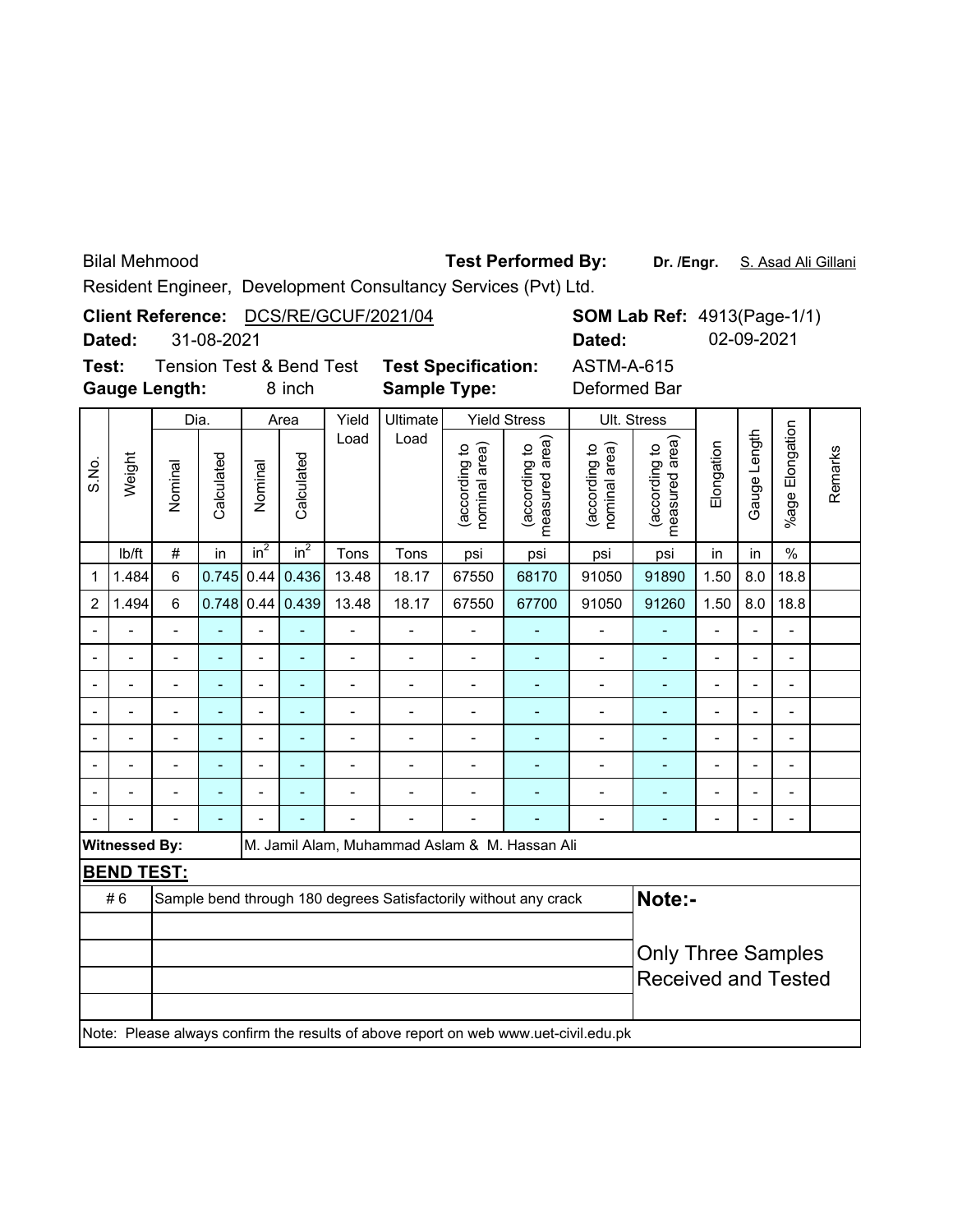Muhammad Naeem Fazal

**Test Performed By:**

Dr. /Engr. S Asad Ali Gillani

Site Engineer, Project Managers (Project : Allied Bank Ltd. Plot No 14, Block A3, Gulberg-III Lahore)

**Client Reference:** nil

**SOM Lab Ref: 4914(Page-1/1) Dated:** 02-9-2021

ASTM-A-615

02-09-2021 **Dated:**

**Test:** Tension Test & Bend Test **Test Specification: Gauge Length:**

8 inch **Sample Type:** Deformed Bar

|                |                          | Dia.           |                          |                          | Area           | Yield                                                            | Ultimate |                                | <b>Yield Stress</b>                | Ult. Stress                    |                                 |                |                |                          |         |
|----------------|--------------------------|----------------|--------------------------|--------------------------|----------------|------------------------------------------------------------------|----------|--------------------------------|------------------------------------|--------------------------------|---------------------------------|----------------|----------------|--------------------------|---------|
| S.No.          | Weight                   | Nominal        | Calculated               | Nominal                  | Calculated     | Load                                                             | Load     | (according to<br>nominal area) | area)<br>(according to<br>measured | (according to<br>nominal area) | measured area)<br>(according to | Elongation     | Gauge Length   | Elongation<br>$%$ age    | Remarks |
|                | lb/ft                    | $\#$           | in                       | in <sup>2</sup>          | $in^2$         | Tons                                                             | Tons     | psi                            | psi                                | psi                            | psi                             | in             | in             | $\%$                     |         |
| 1              | 1.477                    | 6              | 0.743                    | 0.44                     | 0.434          | 16.21                                                            | 21.58    | 81240                          | 82370                              | 108170                         | 109660                          | 1.00           | 8.0            | 12.5                     |         |
| $\overline{2}$ | 1.484                    | $\,6$          | $0.745$ 0.44             |                          | 0.436          | 15.26                                                            | 20.95    | 76490                          | 77190                              | 105000                         | 105960                          | 1.10           | 8.0            | 13.8                     |         |
|                |                          | -              |                          |                          |                | $\qquad \qquad \blacksquare$                                     |          |                                | ÷                                  | $\qquad \qquad \blacksquare$   | ٠                               | -              |                | $\overline{\phantom{a}}$ |         |
| 4              | 0.377                    | $\mathsf 3$    | 0.376                    | 0.11                     | 0.111          | 11.77                                                            | 17.19    | 236050                         | 233930                             | 344580                         | 341470                          | 1.20           | 8.0            | 15.0                     |         |
|                |                          |                |                          |                          |                |                                                                  |          |                                |                                    |                                |                                 |                |                |                          |         |
|                | $\overline{\phantom{0}}$ | $\overline{a}$ | $\overline{\phantom{0}}$ | $\overline{\phantom{a}}$ | $\overline{a}$ | $\blacksquare$                                                   |          | $\blacksquare$                 | ۰                                  | $\blacksquare$                 | ٠                               | $\blacksquare$ | $\blacksquare$ | $\blacksquare$           |         |
|                |                          |                |                          |                          |                |                                                                  |          |                                |                                    |                                |                                 |                |                |                          |         |
|                |                          |                |                          |                          |                |                                                                  |          |                                | ÷                                  |                                |                                 | $\blacksquare$ |                | $\blacksquare$           |         |
|                |                          |                |                          |                          |                |                                                                  |          |                                |                                    |                                |                                 |                |                |                          |         |
|                |                          |                |                          | $\blacksquare$           |                |                                                                  |          |                                |                                    | $\blacksquare$                 | -                               | $\blacksquare$ |                | $\overline{a}$           |         |
|                |                          |                |                          |                          |                |                                                                  |          |                                |                                    |                                |                                 |                |                |                          |         |
|                | <u>BEND TEST:</u>        |                |                          |                          |                |                                                                  |          |                                |                                    |                                |                                 |                |                |                          |         |
|                | #6                       |                |                          |                          |                | Sample bend through 180 degrees Satisfactorily without any crack |          | Note:-                         |                                    |                                |                                 |                |                |                          |         |
|                |                          |                |                          |                          |                |                                                                  |          |                                |                                    |                                |                                 |                |                |                          |         |
|                |                          |                |                          |                          |                |                                                                  |          | <b>Only Three Samples</b>      |                                    |                                |                                 |                |                |                          |         |
|                |                          |                |                          |                          |                |                                                                  |          |                                |                                    |                                | <b>Received and Tested</b>      |                |                |                          |         |

Note: Please always confirm the results of above report on web www.uet-civil.edu.pk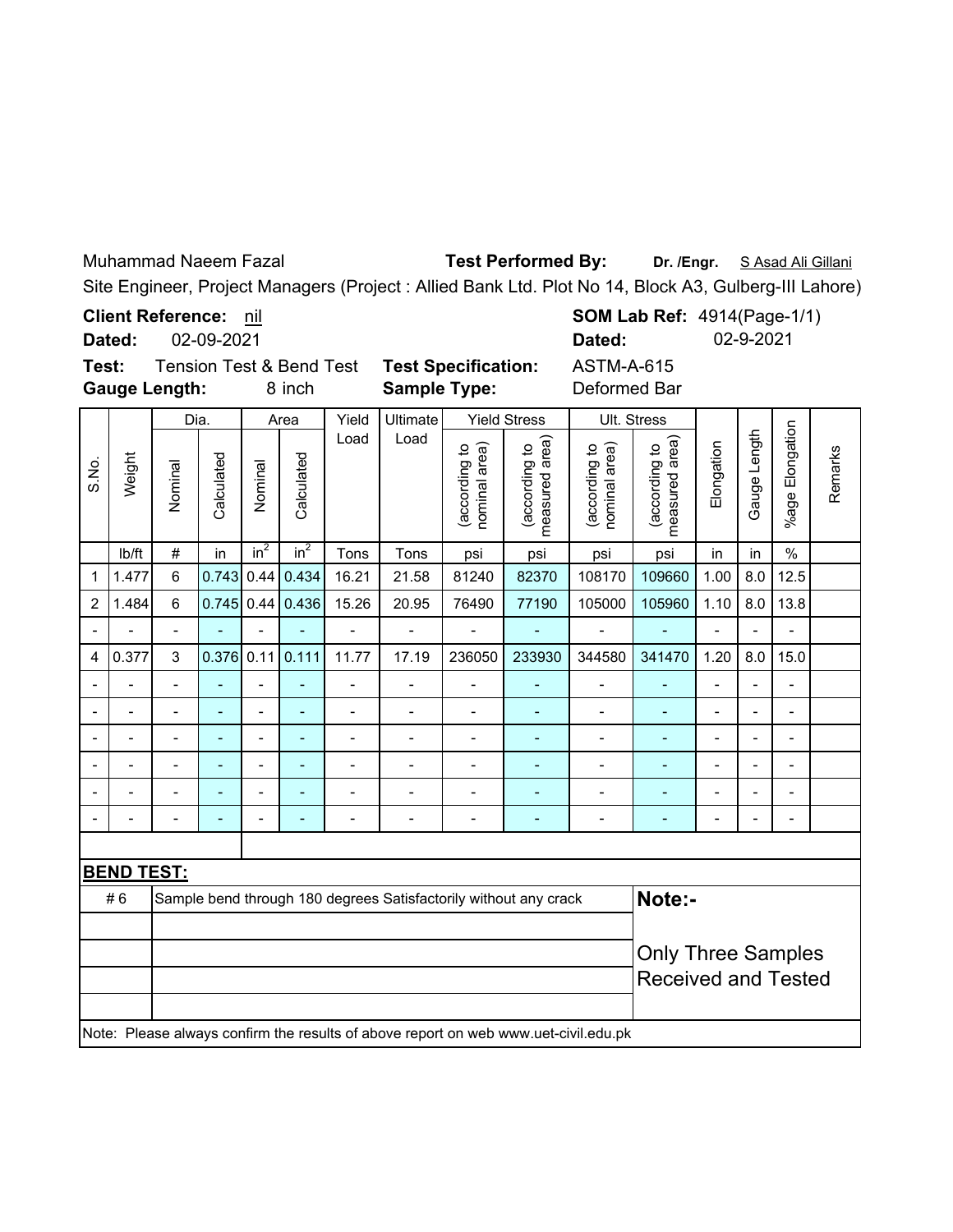M. Saleem Construction Compa

Test Performed By: Dr. /Engr. S. Asad Ali Gillani

Engineers & Contractors, Lahore Road Sheikhupura

|                          | Dated:                                                                                                                                     |                          | 02-09-2021     |                          |                                               |                              | Client Reference: Steel Test (N.T.N. 2872696 - 7)                |                                |                                 | Dated:                                                                              | <b>SOM Lab Ref: 4915(Page-1/1)</b> |                          | 02-09-2021     |                 |         |
|--------------------------|--------------------------------------------------------------------------------------------------------------------------------------------|--------------------------|----------------|--------------------------|-----------------------------------------------|------------------------------|------------------------------------------------------------------|--------------------------------|---------------------------------|-------------------------------------------------------------------------------------|------------------------------------|--------------------------|----------------|-----------------|---------|
| Test:                    | <b>Gauge Length:</b>                                                                                                                       |                          |                |                          | <b>Tension Test &amp; bend Test</b><br>8 inch |                              | <b>Test Specification:</b><br><b>Sample Type:</b>                |                                |                                 | <b>ASTM-A-615</b><br>Deformed Bar                                                   |                                    |                          |                |                 |         |
|                          |                                                                                                                                            | Dia.                     |                |                          | Area                                          | Yield                        | Ultimate                                                         |                                | <b>Yield Stress</b>             |                                                                                     | Ult. Stress                        |                          |                |                 |         |
| S.No.                    | Weight                                                                                                                                     | Nominal                  | Calculated     | Nominal                  | Calculated                                    | Load                         | Load                                                             | (according to<br>nominal area) | measured area)<br>(according to | (according to<br>nominal area)                                                      | measured area)<br>(according to    | Elongation               | Gauge Length   | %age Elongation | Remarks |
|                          | lb/ft                                                                                                                                      | $\#$                     | in             | $in^2$                   | in <sup>2</sup>                               | Tons                         | Tons                                                             | psi                            | psi                             | psi                                                                                 | psi                                | in                       | in             | $\%$            |         |
| 1                        | 0.688                                                                                                                                      | $\overline{\mathbf{4}}$  | 0.507          | 0.20                     | 0.202                                         | 6.37                         | 8.63                                                             | 70260                          | 69560                           | 95210                                                                               | 94270                              | 1.00                     | 8.0            | 12.5            |         |
|                          |                                                                                                                                            | $\blacksquare$           | $\blacksquare$ | ä,                       | $\overline{\phantom{0}}$                      | ÷                            | $\overline{\phantom{0}}$                                         | $\overline{a}$                 | $\overline{a}$                  |                                                                                     |                                    |                          |                |                 |         |
|                          | $\overline{\phantom{0}}$<br>÷,<br>$\overline{\phantom{0}}$<br>$\overline{a}$<br>$\overline{\phantom{0}}$<br>$\overline{\phantom{0}}$<br>÷, |                          |                |                          |                                               |                              |                                                                  |                                |                                 |                                                                                     | -                                  | $\overline{\phantom{0}}$ | Ĭ.             | $\blacksquare$  |         |
|                          | Ĭ.                                                                                                                                         | $\overline{a}$           | ٠              | $\overline{a}$           | ÷,                                            | $\qquad \qquad \blacksquare$ | ÷,                                                               | $\overline{\phantom{0}}$       | $\overline{a}$                  | $\overline{\phantom{0}}$                                                            |                                    |                          |                |                 |         |
| $\overline{\phantom{a}}$ | $\blacksquare$                                                                                                                             | $\overline{\phantom{0}}$ | ٠              | $\overline{\phantom{0}}$ | -                                             | $\blacksquare$               | -                                                                | ÷                              | ٠                               | -                                                                                   | -                                  | $\overline{\phantom{0}}$ | $\blacksquare$ | $\blacksquare$  |         |
|                          |                                                                                                                                            |                          |                | $\overline{a}$           | $\overline{a}$                                | $\overline{a}$               | $\overline{a}$                                                   | $\overline{a}$                 | L,                              | $\overline{a}$                                                                      | L,                                 | $\overline{a}$           |                | $\overline{a}$  |         |
|                          | $\overline{\phantom{a}}$                                                                                                                   | $\overline{a}$           | $\blacksquare$ | $\overline{a}$           | ä,                                            | $\overline{a}$               | $\overline{\phantom{a}}$                                         | $\overline{\phantom{0}}$       | $\qquad \qquad \blacksquare$    | $\overline{\phantom{a}}$                                                            | ÷,                                 | $\overline{\phantom{0}}$ | $\overline{a}$ | $\overline{a}$  |         |
| $\blacksquare$           | $\blacksquare$                                                                                                                             | $\overline{\phantom{0}}$ | ٠              | $\overline{a}$           | ÷,                                            | $\qquad \qquad \blacksquare$ | $\overline{\phantom{0}}$                                         | $\overline{a}$                 | $\overline{\phantom{a}}$        | -                                                                                   | -                                  | $\overline{\phantom{0}}$ | $\blacksquare$ | $\overline{a}$  |         |
|                          |                                                                                                                                            |                          |                | $\blacksquare$           | ۳                                             |                              |                                                                  |                                | ۳                               | $\overline{a}$                                                                      | ÷                                  | $\overline{a}$           |                | $\blacksquare$  |         |
|                          |                                                                                                                                            | $\overline{a}$           | Ē,             | $\overline{a}$           | L,                                            | $\overline{a}$               | $\overline{\phantom{a}}$                                         | $\overline{a}$                 | ÷,                              | $\overline{a}$                                                                      | ä,                                 | $\overline{a}$           |                | $\overline{a}$  |         |
|                          |                                                                                                                                            |                          |                |                          |                                               |                              |                                                                  |                                |                                 |                                                                                     |                                    |                          |                |                 |         |
|                          | <b>BEND TEST:</b>                                                                                                                          |                          |                |                          |                                               |                              |                                                                  |                                |                                 |                                                                                     |                                    |                          |                |                 |         |
|                          | #4                                                                                                                                         |                          |                |                          |                                               |                              | Sample bend through 180 degrees Satisfactorily without any crack |                                |                                 |                                                                                     | Note:-                             |                          |                |                 |         |
|                          |                                                                                                                                            |                          |                |                          |                                               |                              |                                                                  |                                |                                 |                                                                                     |                                    |                          |                |                 |         |
|                          |                                                                                                                                            |                          |                |                          |                                               |                              |                                                                  |                                |                                 |                                                                                     | <b>Only Two Samples</b>            |                          |                |                 |         |
|                          |                                                                                                                                            |                          |                |                          |                                               |                              |                                                                  |                                |                                 |                                                                                     | <b>Received and Tested</b>         |                          |                |                 |         |
|                          |                                                                                                                                            |                          |                |                          |                                               |                              |                                                                  |                                |                                 | Note: Please always confirm the results of above report on web www.uet-civil.edu.pk |                                    |                          |                |                 |         |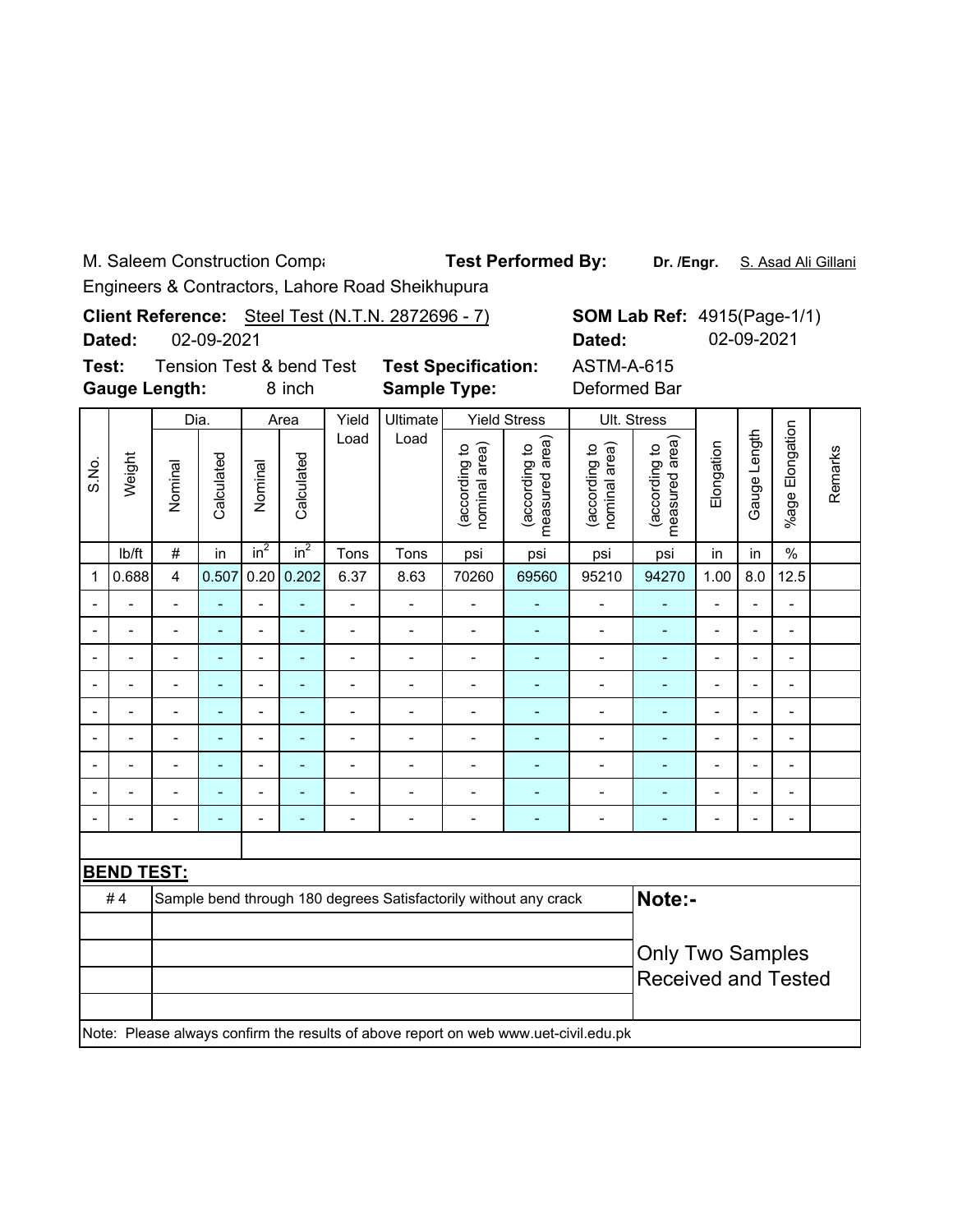Test Performed By: Dr. /Engr. S. Asad Ali Gillani

|                                                                                                                                                              | Dated:               |                | 02-09-2021               |                |                                    |                              | Client Reference: GCL/Admin/UET/Tests/23                         |                                |                                 | Dated:                                                                              | <b>SOM Lab Ref: 4916(Page-1/3)</b> |                          | 02-09-2021               |                          |         |
|--------------------------------------------------------------------------------------------------------------------------------------------------------------|----------------------|----------------|--------------------------|----------------|------------------------------------|------------------------------|------------------------------------------------------------------|--------------------------------|---------------------------------|-------------------------------------------------------------------------------------|------------------------------------|--------------------------|--------------------------|--------------------------|---------|
| Test:                                                                                                                                                        | <b>Gauge Length:</b> |                |                          |                | Tension Test & bend Test<br>8 inch |                              | <b>Test Specification:</b><br><b>Sample Type:</b>                |                                |                                 | <b>ASTM-A-615</b><br>Deformed Bar                                                   |                                    |                          |                          |                          |         |
|                                                                                                                                                              |                      | Dia.           |                          |                | Area                               | Yield                        | <b>Ultimate</b>                                                  |                                | <b>Yield Stress</b>             |                                                                                     | Ult. Stress                        |                          |                          |                          |         |
| S.No.                                                                                                                                                        | Weight               | Nominal        | Calculated               | Nominal        | Calculated                         | Load                         | Load                                                             | (according to<br>nominal area) | measured area)<br>(according to | nominal area)<br>(according to                                                      | measured area)<br>(according to    | Elongation               | Gauge Length             | %age Elongation          | Remarks |
|                                                                                                                                                              | lb/ft                | $\#$           | in                       | $in^2$         | in <sup>2</sup>                    | Tons                         | Tons                                                             | psi                            | psi                             | psi                                                                                 | psi                                | in                       | in                       | $\frac{0}{0}$            |         |
| $\mathbf{1}$                                                                                                                                                 | 0.688                | $\overline{4}$ | 0.507                    | 0.20           | 0.202                              | 6.37                         | 8.63                                                             | 70260                          | 69560                           | 95210                                                                               | 94270                              | 1.00                     | 8.0                      | 12.5                     |         |
| $\overline{2}$                                                                                                                                               | 1.455                | 6              | $0.738$ 0.44             |                | 0.428                              | 13.46                        | 18.55                                                            | 67450                          | 69340                           | 92990                                                                               | 95600                              | 1.30                     | 8.0                      | 16.3                     |         |
|                                                                                                                                                              |                      |                |                          | $\overline{a}$ | L,                                 | $\overline{a}$               |                                                                  |                                |                                 | $\overline{a}$                                                                      | L,                                 | $\overline{a}$           | $\overline{a}$           | $\overline{\phantom{a}}$ |         |
| $\overline{a}$<br>$\overline{a}$<br>$\overline{a}$<br>$\overline{a}$<br>$\blacksquare$<br>$\blacksquare$<br>$\overline{a}$<br>$\overline{\phantom{a}}$<br>÷, |                      |                |                          |                |                                    |                              |                                                                  |                                |                                 | $\qquad \qquad \blacksquare$                                                        | $\overline{\phantom{a}}$           | $\overline{a}$           | $\overline{a}$           | $\overline{a}$           |         |
| $\overline{a}$<br>$\overline{a}$<br>$\overline{a}$<br>$\blacksquare$<br>-<br>$\overline{\phantom{0}}$<br>L,<br>$\overline{\phantom{0}}$<br>÷,                |                      |                |                          |                |                                    |                              |                                                                  |                                |                                 |                                                                                     | ٠                                  | $\overline{\phantom{0}}$ | $\overline{\phantom{0}}$ | $\overline{\phantom{a}}$ |         |
|                                                                                                                                                              |                      | $\overline{a}$ |                          |                | ä,                                 | $\blacksquare$               | $\overline{a}$                                                   | $\overline{a}$                 | ÷,                              | $\overline{a}$                                                                      | ٠                                  | $\overline{a}$           |                          | $\blacksquare$           |         |
|                                                                                                                                                              | L,                   | $\overline{a}$ | $\overline{\phantom{a}}$ | $\overline{a}$ | $\blacksquare$                     | $\qquad \qquad \blacksquare$ | $\blacksquare$                                                   | $\overline{\phantom{0}}$       | ÷,                              | $\qquad \qquad \blacksquare$                                                        | $\overline{\phantom{a}}$           | $\overline{a}$           | $\blacksquare$           | $\blacksquare$           |         |
|                                                                                                                                                              |                      |                |                          | $\overline{a}$ |                                    | $\overline{a}$               |                                                                  |                                |                                 | $\overline{a}$                                                                      |                                    | $\overline{a}$           |                          | $\blacksquare$           |         |
|                                                                                                                                                              | $\overline{a}$       | $\overline{a}$ |                          | $\overline{a}$ | $\overline{\phantom{a}}$           | $\overline{a}$               | $\overline{\phantom{0}}$                                         | $\overline{\phantom{0}}$       | ÷,                              | $\overline{a}$                                                                      | ÷,                                 | $\overline{\phantom{0}}$ |                          | $\blacksquare$           |         |
|                                                                                                                                                              | $\overline{a}$       | $\overline{a}$ | $\overline{\phantom{a}}$ | $\overline{a}$ | $\blacksquare$                     | -                            | $\blacksquare$                                                   | $\overline{\phantom{0}}$       | ۰                               | $\qquad \qquad \blacksquare$                                                        | ÷                                  | $\overline{a}$           |                          | $\frac{1}{2}$            |         |
|                                                                                                                                                              |                      |                |                          |                |                                    |                              |                                                                  |                                |                                 |                                                                                     |                                    |                          |                          |                          |         |
|                                                                                                                                                              | <b>BEND TEST:</b>    |                |                          |                |                                    |                              |                                                                  |                                |                                 |                                                                                     |                                    |                          |                          |                          |         |
|                                                                                                                                                              | #4                   |                |                          |                |                                    |                              | Sample bend through 180 degrees Satisfactorily without any crack |                                |                                 |                                                                                     | Note:-                             |                          |                          |                          |         |
|                                                                                                                                                              |                      |                |                          |                |                                    |                              |                                                                  |                                |                                 |                                                                                     |                                    |                          |                          |                          |         |
|                                                                                                                                                              |                      |                |                          |                |                                    |                              |                                                                  |                                |                                 |                                                                                     | <b>Only Four Samples</b>           |                          |                          |                          |         |
|                                                                                                                                                              |                      |                |                          |                |                                    |                              |                                                                  |                                |                                 |                                                                                     | <b>Received and Tested</b>         |                          |                          |                          |         |
|                                                                                                                                                              |                      |                |                          |                |                                    |                              |                                                                  |                                |                                 | Note: Please always confirm the results of above report on web www.uet-civil.edu.pk |                                    |                          |                          |                          |         |
|                                                                                                                                                              |                      |                |                          |                |                                    |                              |                                                                  |                                |                                 |                                                                                     |                                    |                          |                          |                          |         |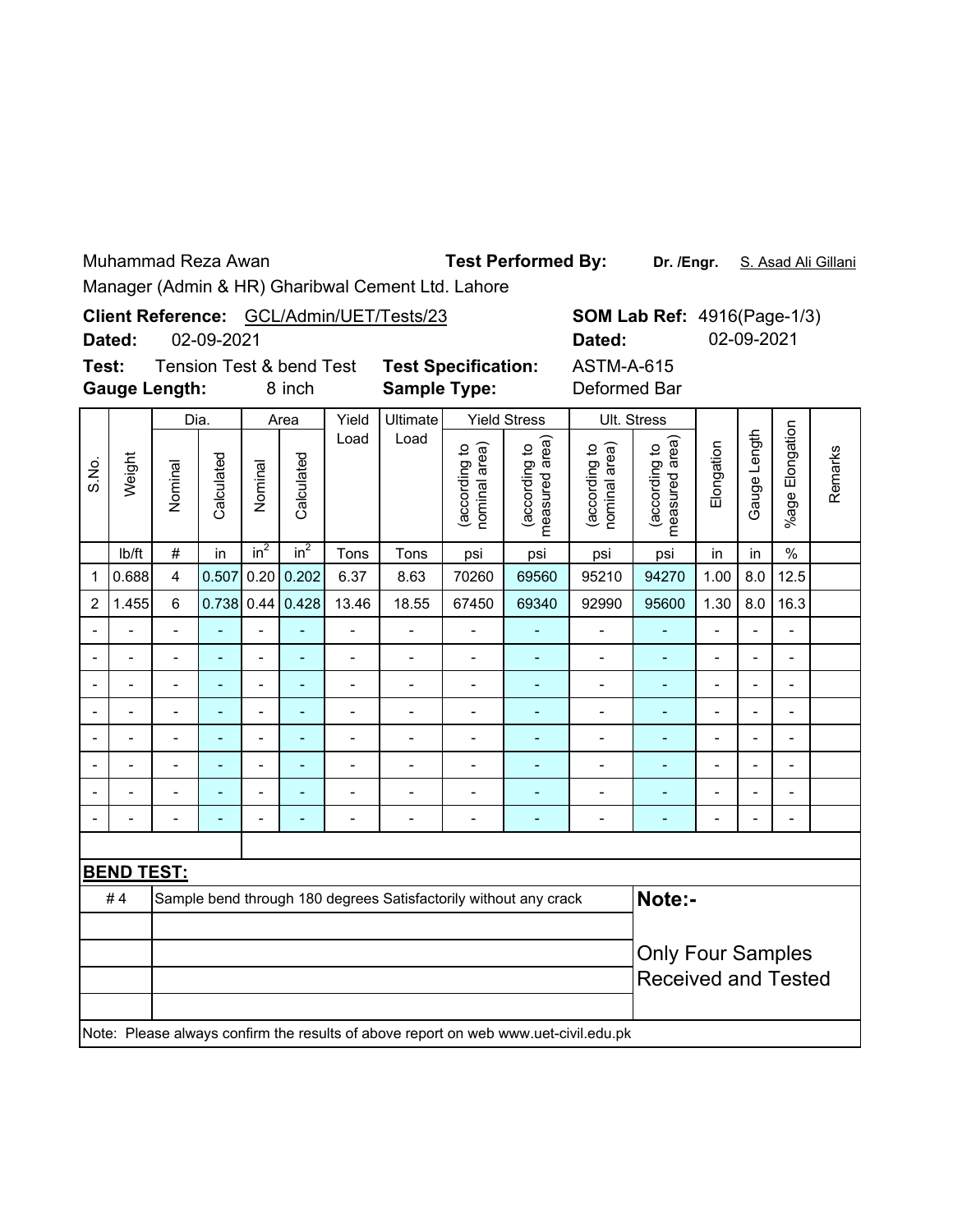Muhammad Waseem Bari

**Dr. /Engr.** S. Asad Ali Gillani **Test Performed By:**

Pr. Engineer (Civil), SWP, Pakistan Atomic Energy Commission D. G. Khan

|                                                                                                                                                                                                                                |                                                    |                      |            |                          |                                               |                                    |                                                                  |                                   |                                 | Pr. Engineer (Civil), SWP, Pakistan Atomic Energy Commission D. G. Khan             |                                    |                          |                          |                           |         |
|--------------------------------------------------------------------------------------------------------------------------------------------------------------------------------------------------------------------------------|----------------------------------------------------|----------------------|------------|--------------------------|-----------------------------------------------|------------------------------------|------------------------------------------------------------------|-----------------------------------|---------------------------------|-------------------------------------------------------------------------------------|------------------------------------|--------------------------|--------------------------|---------------------------|---------|
|                                                                                                                                                                                                                                | Dated:                                             |                      | 01-09-2021 |                          |                                               | Client Reference: SWP/W(2414)/2020 |                                                                  |                                   |                                 | Dated:                                                                              | <b>SOM Lab Ref: 4917(Page-1/1)</b> |                          | 02-09-2021               |                           |         |
| Test:                                                                                                                                                                                                                          |                                                    | <b>Gauge Length:</b> |            |                          | <b>Tension Test &amp; Bend Test</b><br>8 inch |                                    | <b>Test Specification:</b><br><b>Sample Type:</b>                |                                   |                                 | <b>ASTM-A-615</b><br>Deformed Bar                                                   |                                    |                          |                          |                           |         |
|                                                                                                                                                                                                                                |                                                    | Dia.                 |            |                          | Area                                          | Yield                              | Ultimate                                                         |                                   | <b>Yield Stress</b>             |                                                                                     | Ult. Stress                        |                          |                          |                           |         |
| S.No.                                                                                                                                                                                                                          | Weight                                             | Nominal              | Calculated | Nominal                  | Calculated                                    | Load                               | Load                                                             | (according to<br>area)<br>hominal | measured area)<br>(according to | (according to<br>nominal area)                                                      | measured area)<br>(according to    | Elongation               | Gauge Length             | Elongation<br>$%$ age $ $ | Remarks |
|                                                                                                                                                                                                                                | lb/ft                                              | #                    | in         | in <sup>2</sup>          | in <sup>2</sup>                               | Tons                               | Tons                                                             | psi                               | psi                             | psi                                                                                 | psi                                | in                       | in                       | $\%$                      |         |
| $\mathbf 1$                                                                                                                                                                                                                    | 0.670                                              | $\overline{4}$       | 0.501      | 0.20                     | 0.197                                         | 6.12                               | 8.31                                                             | 67450                             | 68470                           | 91610                                                                               | 93010                              | 0.90                     | 8.0                      | 11.3                      |         |
| 2                                                                                                                                                                                                                              | 0.671                                              | 4                    | 0.501      | 0.20                     | 0.197                                         | 6.24                               | 8.41                                                             | 68800                             | 69840                           | 92740                                                                               | 94150                              | 1.00                     | 8.0                      | 12.5                      |         |
|                                                                                                                                                                                                                                | $\overline{a}$<br>$\overline{a}$<br>$\overline{a}$ |                      |            |                          |                                               |                                    |                                                                  |                                   |                                 |                                                                                     |                                    |                          |                          |                           |         |
| $\overline{a}$<br>$\overline{a}$<br>$\overline{a}$<br>ä,<br>$\overline{\phantom{0}}$<br>$\qquad \qquad \blacksquare$<br>$\blacksquare$<br>$\qquad \qquad \blacksquare$<br>$\overline{\phantom{a}}$<br>$\overline{\phantom{0}}$ |                                                    |                      |            |                          |                                               |                                    |                                                                  |                                   |                                 |                                                                                     |                                    |                          |                          |                           |         |
|                                                                                                                                                                                                                                | $\blacksquare$                                     | $\overline{a}$       | ÷          | $\blacksquare$           | $\blacksquare$                                | $\overline{a}$                     | $\blacksquare$                                                   | $\blacksquare$                    | ۰                               | $\blacksquare$                                                                      | ٠                                  | $\blacksquare$           | L,                       | $\overline{a}$            |         |
|                                                                                                                                                                                                                                | $\overline{a}$                                     | $\overline{a}$       | L,         | $\overline{a}$           | $\blacksquare$                                | -                                  | $\overline{\phantom{0}}$                                         | $\overline{\phantom{a}}$          | ۰                               | $\overline{a}$                                                                      | ٠                                  | $\overline{\phantom{0}}$ | $\overline{a}$           | $\overline{a}$            |         |
|                                                                                                                                                                                                                                | $\overline{a}$                                     | L.                   | L,         | $\overline{\phantom{0}}$ | $\blacksquare$                                | $\overline{a}$                     | $\overline{\phantom{0}}$                                         | $\blacksquare$                    | ۰                               | $\overline{a}$                                                                      | $\overline{a}$                     | $\overline{\phantom{a}}$ | $\overline{\phantom{a}}$ | $\overline{a}$            |         |
|                                                                                                                                                                                                                                | $\overline{a}$                                     | $\overline{a}$       |            | $\overline{a}$           | ÷,                                            | $\overline{\phantom{0}}$           | $\overline{\phantom{a}}$                                         | $\overline{\phantom{a}}$          | ÷,                              | $\overline{\phantom{0}}$                                                            | ÷,                                 | $\overline{a}$           | $\overline{a}$           | $\overline{a}$            |         |
|                                                                                                                                                                                                                                |                                                    | $\overline{a}$       |            | $\overline{a}$           | ÷,                                            | $\overline{a}$                     | $\overline{a}$                                                   | $\blacksquare$                    | ÷,                              | $\overline{a}$                                                                      | ÷,                                 | $\blacksquare$           | Ĭ.                       | $\overline{a}$            |         |
|                                                                                                                                                                                                                                |                                                    |                      |            |                          |                                               | $\overline{a}$                     |                                                                  | $\overline{\phantom{0}}$          |                                 |                                                                                     |                                    |                          |                          |                           |         |
|                                                                                                                                                                                                                                |                                                    |                      |            |                          |                                               |                                    |                                                                  |                                   |                                 |                                                                                     |                                    |                          |                          |                           |         |
|                                                                                                                                                                                                                                | <b>BEND TEST:</b>                                  |                      |            |                          |                                               |                                    |                                                                  |                                   |                                 |                                                                                     |                                    |                          |                          |                           |         |
|                                                                                                                                                                                                                                | #4                                                 |                      |            |                          |                                               |                                    | Sample bend through 180 degrees Satisfactorily without any crack |                                   |                                 |                                                                                     | Note:-                             |                          |                          |                           |         |
|                                                                                                                                                                                                                                |                                                    |                      |            |                          |                                               |                                    |                                                                  |                                   |                                 |                                                                                     |                                    |                          |                          |                           |         |
|                                                                                                                                                                                                                                |                                                    |                      |            |                          |                                               |                                    |                                                                  |                                   |                                 |                                                                                     | <b>Only Three Samples</b>          |                          |                          |                           |         |
|                                                                                                                                                                                                                                |                                                    |                      |            |                          |                                               |                                    |                                                                  |                                   |                                 |                                                                                     | <b>Received and Tested</b>         |                          |                          |                           |         |
|                                                                                                                                                                                                                                |                                                    |                      |            |                          |                                               |                                    |                                                                  |                                   |                                 | Note: Please always confirm the results of above report on web www.uet-civil.edu.pk |                                    |                          |                          |                           |         |
|                                                                                                                                                                                                                                |                                                    |                      |            |                          |                                               |                                    |                                                                  |                                   |                                 |                                                                                     |                                    |                          |                          |                           |         |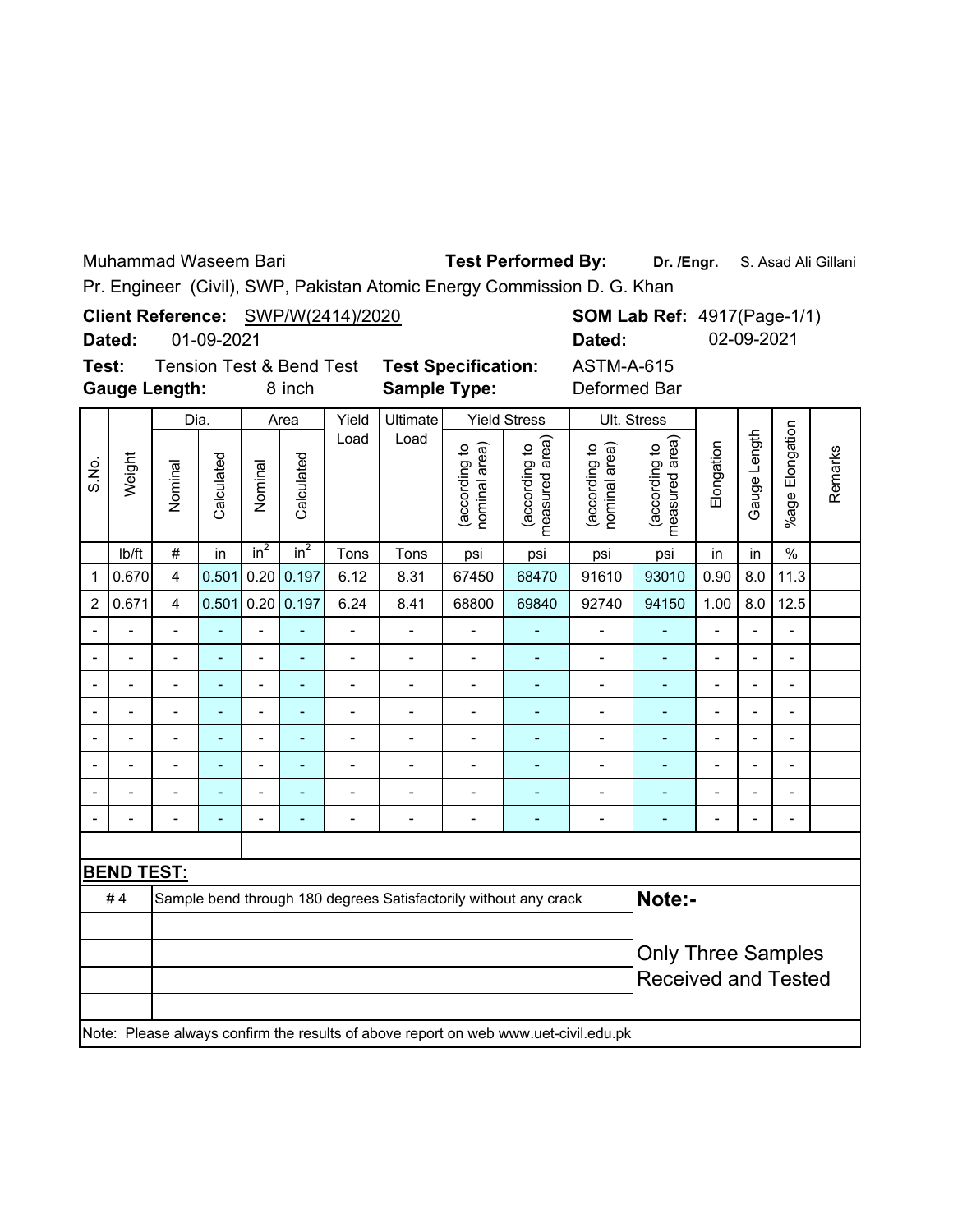Sami Ullah warraich

# **Test Performed By:**

Dr. /Engr. S. Asad Ali Gillani

Project Manager TCPL, Tameer Construction (Pvt) Ltd. Lahore

|       |        |                      | Client Reference: TCPL/CONST-ALHAMD/21/0806 |       |                                                   |                     | <b>SOM Lab Ref: 4918(Page-1/2)</b> |             |            |  |  |
|-------|--------|----------------------|---------------------------------------------|-------|---------------------------------------------------|---------------------|------------------------------------|-------------|------------|--|--|
|       | Dated: | 02-09-2021           |                                             |       |                                                   |                     | Dated:                             |             | 02-09-2021 |  |  |
| Test: |        | <b>Guage Length:</b> | Tension Test & bend Test<br>$2.5$ inch      |       | <b>Test Specification:</b><br><b>Sample Type:</b> |                     | <b>ASTM-A-615</b><br>Deformed Bar  |             |            |  |  |
| Dia.  |        |                      | Area                                        | Yield | <b>Ultimate</b>                                   | <b>Yield Stress</b> |                                    | Ult. Stress |            |  |  |
|       |        |                      | Load                                        | Load  | $\widehat{m}$                                     |                     | $\widehat{\pi}$                    |             | tion       |  |  |

|                |                   | υıα.           |                |                | ы∽ч                |                | <b>UNINGIO</b> |                                  | נוטוט טווטו                                                                         |                                   | ບແ. ບແບວວ                          |            |                |                          |         |
|----------------|-------------------|----------------|----------------|----------------|--------------------|----------------|----------------|----------------------------------|-------------------------------------------------------------------------------------|-----------------------------------|------------------------------------|------------|----------------|--------------------------|---------|
| S.No.          | Weight            | Nominal        | Calculated     | Nominal        | Calculated         | Load           | Load           | according to<br>area)<br>hominal | area)<br>(according to<br>measured                                                  | (according to<br>area)<br>nominal | area)<br>(according to<br>measured | Elongation | Gauge Length   | Elongation<br>%age I     | Remarks |
|                | Ib/ft             | #              | in             | $in^2$         | $in^2$             | Tons           | Tons           | psi                              | psi                                                                                 | psi                               | psi                                | in         | in             | $\frac{0}{0}$            |         |
| 1              | 2.544             | 8              | 0.976          | 0.79           | 0.748              | 21.87          | 32.52          | 61040                            | 64470                                                                               | 90780                             | 95880                              | 1.50       | 8.0            | 18.8                     |         |
| $\overline{c}$ | 2.648             | 8              |                |                | 0.995 0.79 0.778   | 28.39          | 35.07          | 79260                            | 80480                                                                               | 97900                             | 99410                              | 1.40       | 8.0            | 17.5                     |         |
| 3              | 1.499             | 6              |                |                | $0.749$ 0.44 0.441 | 15.87          | 20.97          | 79560                            | 79380                                                                               | 105100                            | 104860                             | 1.60       | 8.0            | 20.0                     |         |
| 4              | 1.487             | 6              |                |                | $0.746$ 0.44 0.437 | 12.69          | 18.37          | 63620                            | 64050                                                                               | 92070                             | 92710                              | 1.50       | 8.0            | 18.8                     |         |
| 5              | 0.673             | 4              |                |                | $0.502$ 0.20 0.198 | 6.93           | 8.53           | 76440                            | 77210                                                                               | 94090                             | 95040                              | 1.40       | 8.0            | 17.5                     |         |
| 6              | 0.673             | $\overline{4}$ | 0.502          | 0.20           | 0.198              | 5.68           | 8.07           | 62610                            | 63250                                                                               | 89030                             | 89930                              | 1.50       | 8.0            | 18.8                     |         |
|                |                   |                |                |                |                    |                |                |                                  |                                                                                     |                                   |                                    |            |                |                          |         |
|                |                   |                |                |                |                    | $\overline{a}$ |                |                                  |                                                                                     |                                   |                                    |            |                | ۰                        |         |
|                |                   |                | $\overline{a}$ | $\overline{a}$ | ۳                  |                |                |                                  |                                                                                     |                                   |                                    |            | $\blacksquare$ | ۰                        |         |
|                |                   |                |                | $\overline{a}$ |                    | $\overline{a}$ |                | $\blacksquare$                   |                                                                                     |                                   |                                    |            | $\overline{a}$ | $\overline{\phantom{0}}$ |         |
|                |                   |                |                |                |                    |                |                |                                  |                                                                                     |                                   |                                    |            |                |                          |         |
|                | <b>BEND TEST:</b> |                |                |                |                    |                |                |                                  |                                                                                     |                                   |                                    |            |                |                          |         |
|                | #8                |                |                |                |                    |                |                |                                  | Sample bend through 180 degrees Satisfactorily without any crack                    |                                   | Note:-                             |            |                |                          |         |
|                | #6                |                |                |                |                    |                |                |                                  | Sample bend through 180 degrees Satisfactorily without any crack                    |                                   |                                    |            |                |                          |         |
|                | #4                |                |                |                |                    |                |                |                                  | Sample bend through 180 degrees Satisfactorily without any crack                    |                                   | <b>Only Nine Samples</b>           |            |                |                          |         |
|                |                   |                |                |                |                    |                |                |                                  |                                                                                     |                                   | <b>Received and Tested</b>         |            |                |                          |         |
|                |                   |                |                |                |                    |                |                |                                  |                                                                                     |                                   |                                    |            |                |                          |         |
|                |                   |                |                |                |                    |                |                |                                  | Note: Please always confirm the results of above report on web www.uet-civil.edu.pk |                                   |                                    |            |                |                          |         |